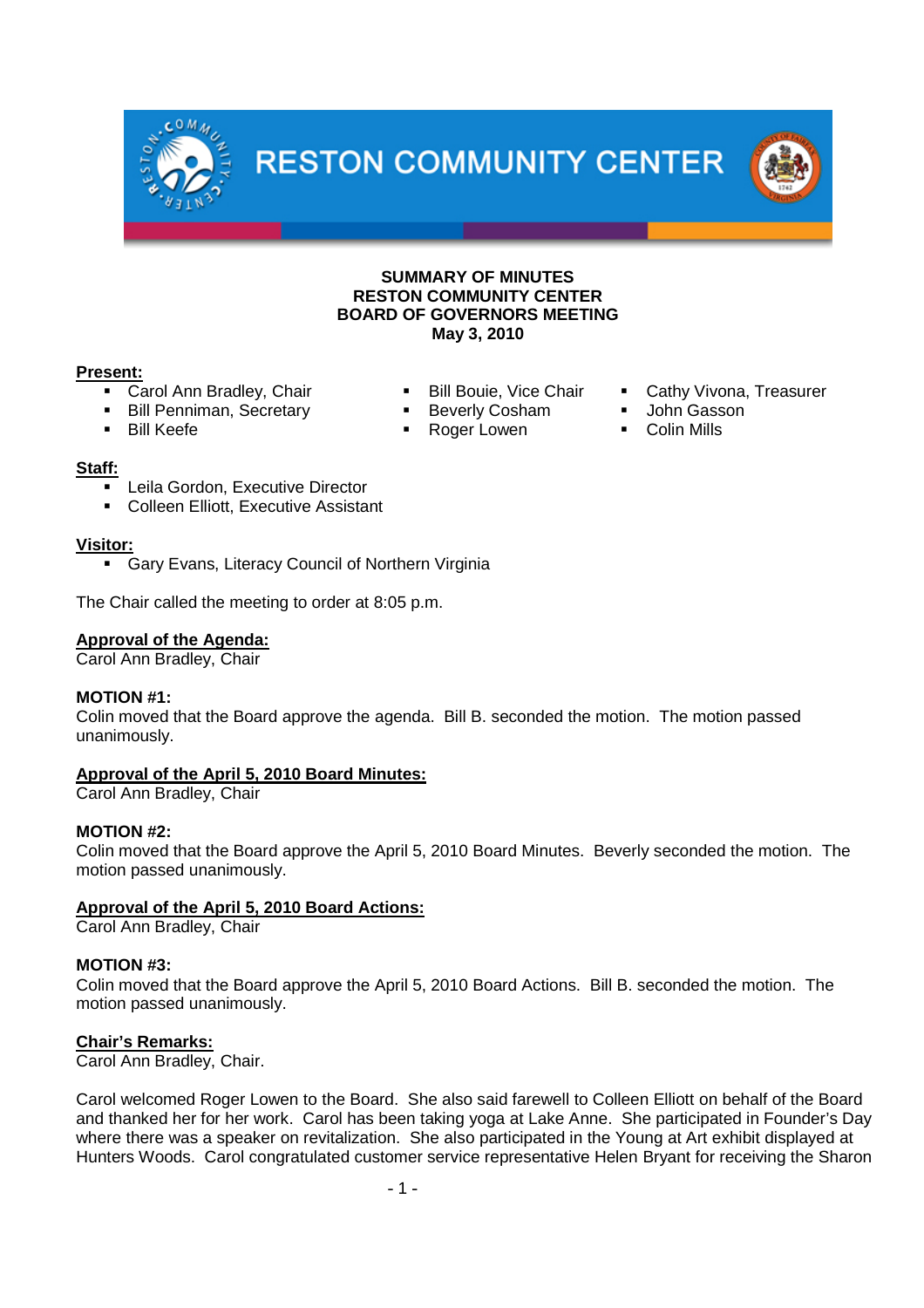Bulova award which was given to five employees in Fairfax County. Helen was nominated by her supervisor, Pam Elcesser. Carol commended Leila for encouraging employees to nominate their staff for recognition. Carol reported that an Aging in Community conference will be hosted by RCC on October 9. RCA and AARP will also participate. Finally, Carol commended staff on the look and content of the Summer program guide.

### **Citizens Input**

Gary Evans of 11233 Hunting Horn Lane, Reston introduced himself. He was representing the Literacy Council of Northern Virginia. Gary stated that the Council's mission is to teach adults how to read, write, speak, and understand English. They reach approximately 2,000 adults per year and are the fifth largest Council in the nation. They work primarily with immigrants to help them assimilate and succeed. The Council's main office is in Falls Church, but they use many facilities, including Southgate Community Center, and recently opened their first satellite office in Dulles Technology Park in Herndon. Their staff trains tutors to work with students one-on-one at a beginning level, after which they are prepared to enter other ESL classes. The Literacy Council is seeking partnerships, volunteers, and funding.

Cathy Vivona is also a Board member of the Council. Cathy asked Leila what classes RCC offers at Southgate. Leila responded that RCC offers StrollerFit, Zumba, a new tutoring program, and ESL classes through a USDA contract. Staff is also looking at a new project in conjunction with the Emerging Leaders Institute and IPAR to bring in a professional graffiti artist. Such programs have been shown to decrease acts of vandalism by youth. Cathy requested that staff refer any native English speakers with negligible literacy skills whom they encounter in their programs to the Council. Leila stated that RCC will circulate the Council's information, including the call for volunteers. She also noted that RCC runs the Heritage Language Literacy Project, which increases children's literacy in their native language of Spanish.

### **Board Member Input on Activities Attended**

Roger attended Helen's award ceremony at the Government Center. He has started using the pool again in training for an upcoming sprint triathlon. He also attended several plays.

Bill K. has been continuing the process with the Reston Master Plan Special Study Task Force. He also attended the performance of Lúnasa.

Cathy has been playing bridge. She also attended a community meeting of the Reston Master Plan Special Study Task Force and found it interesting and informative.

Bill B. welcomed Roger back to the Board. He congratulated Carol for becoming a Lady Fairfax for Hunter Mill District. He attended many meetings regarding parks, recreation, culture, and public art for both RCC and the Park Authority. He stated that it is evident that the work that RCC did last year regarding an indoor recreation center has become invaluable. In the meetings he has attended, the conclusion is that there is a need for more indoor recreation, but it needs to be determined who will provide it and how. He stated that RCC will play a major role in this in the future. Bill B. thanked Bill K. and Bill P. for their work on the Task Force and thanked the Board for the work they do for the community. He also noted that he attended the Best of Reston and it was a great event.

Bill P. also attended many Task Force meetings. He attended the Lúnasa performance and the Reston Community Players' *As You Like It*. He is in a sculpture class and is making a table in the woodshop. He encouraged everyone to view the exhibit of Chinese brush art by Tracey Griffith on display at Hunters Woods.

Colin also attended Task Force meetings and the Best of Reston. He stated that he attended Founder's Day and commended Mallow Drama on the birthday cake.

Beverly attended many meetings; she is on the Board of the Reston Community Orchestra and Lorton Arts Foundation. She helped to plan a fundraiser for RCO. She also attended Best of Reston and RCC's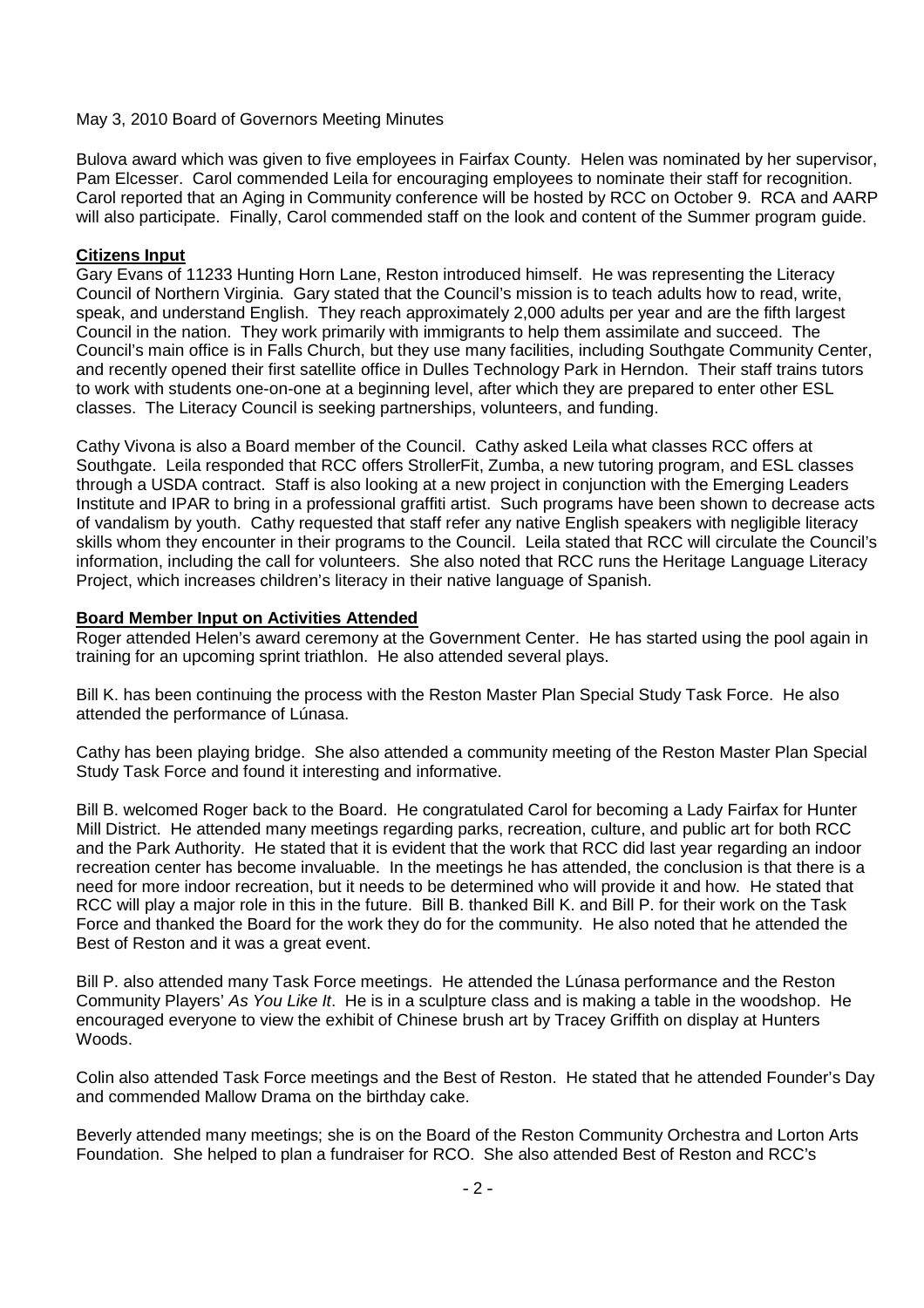Volunteer Appreciation dinner. She attended the Lúnasa performance and a grant writing workshop presented by FISH.

John reported that he just stepped down as President of the Friends of Reston. He said that the 5K Fund Run for Nature House was a success on Saturday with the biggest turnout in the seven year history of the event. He also attended the GRACE art opening for an exhibit of four women artists. Finally, he reported that IPAR fundraising is picking up with several events, including a Barnes & Noble day.

#### **Committee Reports**

Carol Ann Bradley, Chair

### **Finance Committee – April 12, 2010**

Cathy Vivona, Chair. See attached report.

#### **Building Committee – April 5, 2010**

Beverly Cosham, Chair. See attached report.

#### **Community Relations and Program/Policy Committees – April 12, 2010**

Colin Mills and Bill Keefe, Chairs. See attached report.

### **Long Range Planning Committee – May 3, 2010**

Bill Bouie, Chair.

Bill reported that the Long Range Planning Committee had held an executive session prior to the regular Board meeting. The executive session was convened at 6:10 p.m. based on a motion, which was seconded and unanimously agreed, to hold a discussion in executive session regarding a real estate matter pursuant to Virginia Code §2.2-3711 and the applicable exemption from open meeting requirements provided in subsection A. No resolution, rule, contract, regulation, or motion was adopted, passed, or agreed to in the Executive Session as confirmed by unanimous vote of those present at the conclusion of the Executive Session at 7:39 p.m.

### **MOTION #4:**

Colin made a motion to approve the committee reports. Beverly seconded. The motion passed unanimously.

#### **Executive Director's Report:**

Leila Gordon, Executive Director. See attached report. Leila explained that Diva Central is a program that provides prom gowns and accessories to high school girls who might otherwise not be able to afford them. She also noted that the Volunteer Appreciation dinner was a wonderful event and thanked all of the volunteers in Reston. Finally, she noted that she attended Beverly's concert on Sunday and commended her on her talent.

#### **New Business**

As liaison to Reston Historic Trust, Beverly noted that she will be performing a benefit concert for them at the Reston Museum on May 22, featuring the songs of Amanda McBroom and Michelle Brourman. The concert is free with donations accepted.

Bill K. commented on the lack of signage for RCC on Colts Neck Road. Leila responded that she will inquire with the property manager as to how much, if any, additional signage we might be able to add, and of what types. Bill also suggested hiring a consultant to do a signage needs evaluation. Leila responded that first she needs to find out what we are allowed to do by property management.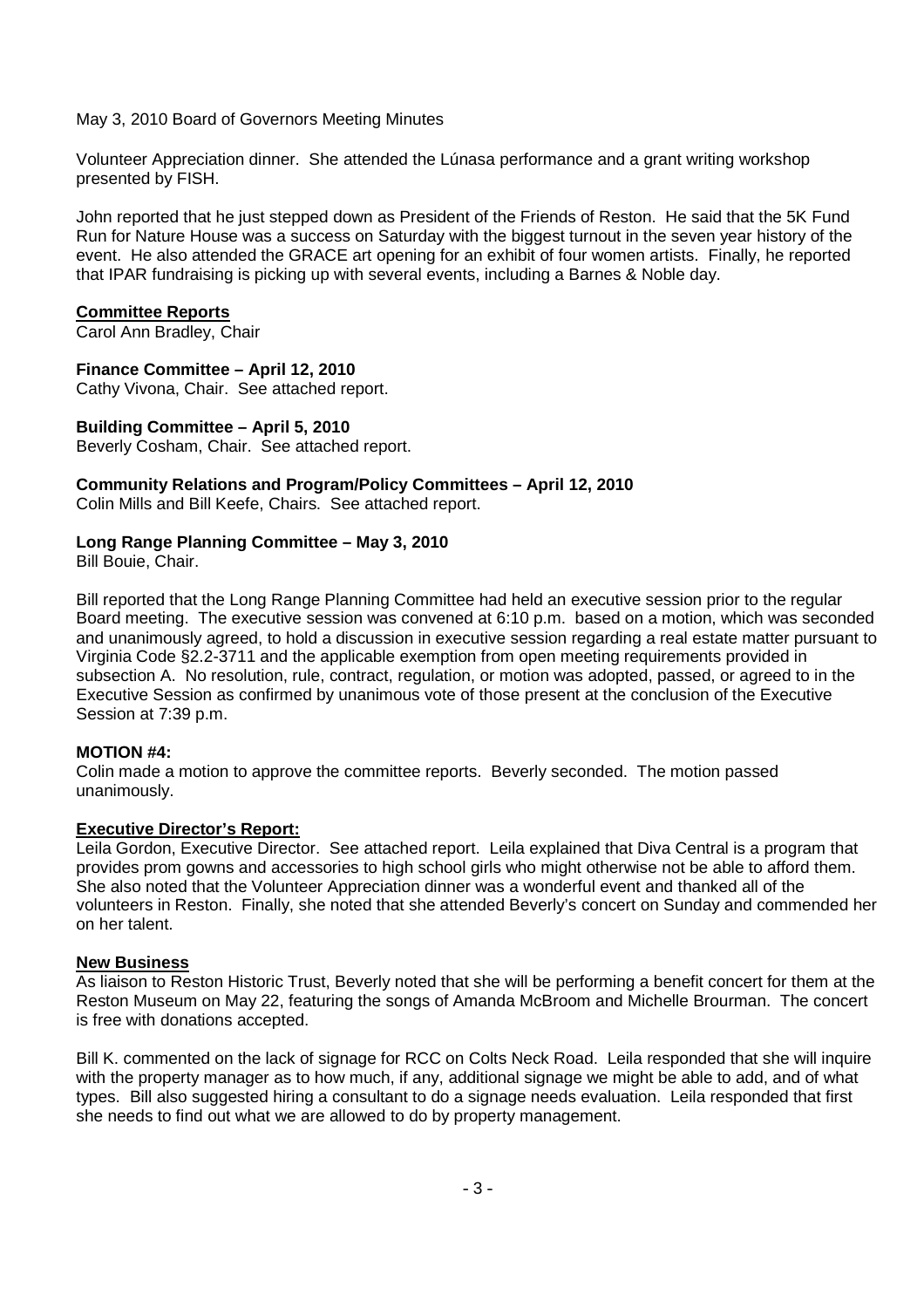Carol reviewed the upcoming meeting dates and noted that Bea Malone will attend the Community Relations & Program/Policy meeting on May 10 on behalf of the Friends of the RCC.

### **Adjournment**

#### **MOTION #5:**

Colin moved that the meeting be adjourned. Beverly seconded the motion. The motion passed unanimously.

The Chair adjourned the meeting at 8:51 p.m.

0

William Penniman, Board Secretary

May 4, 2010 Date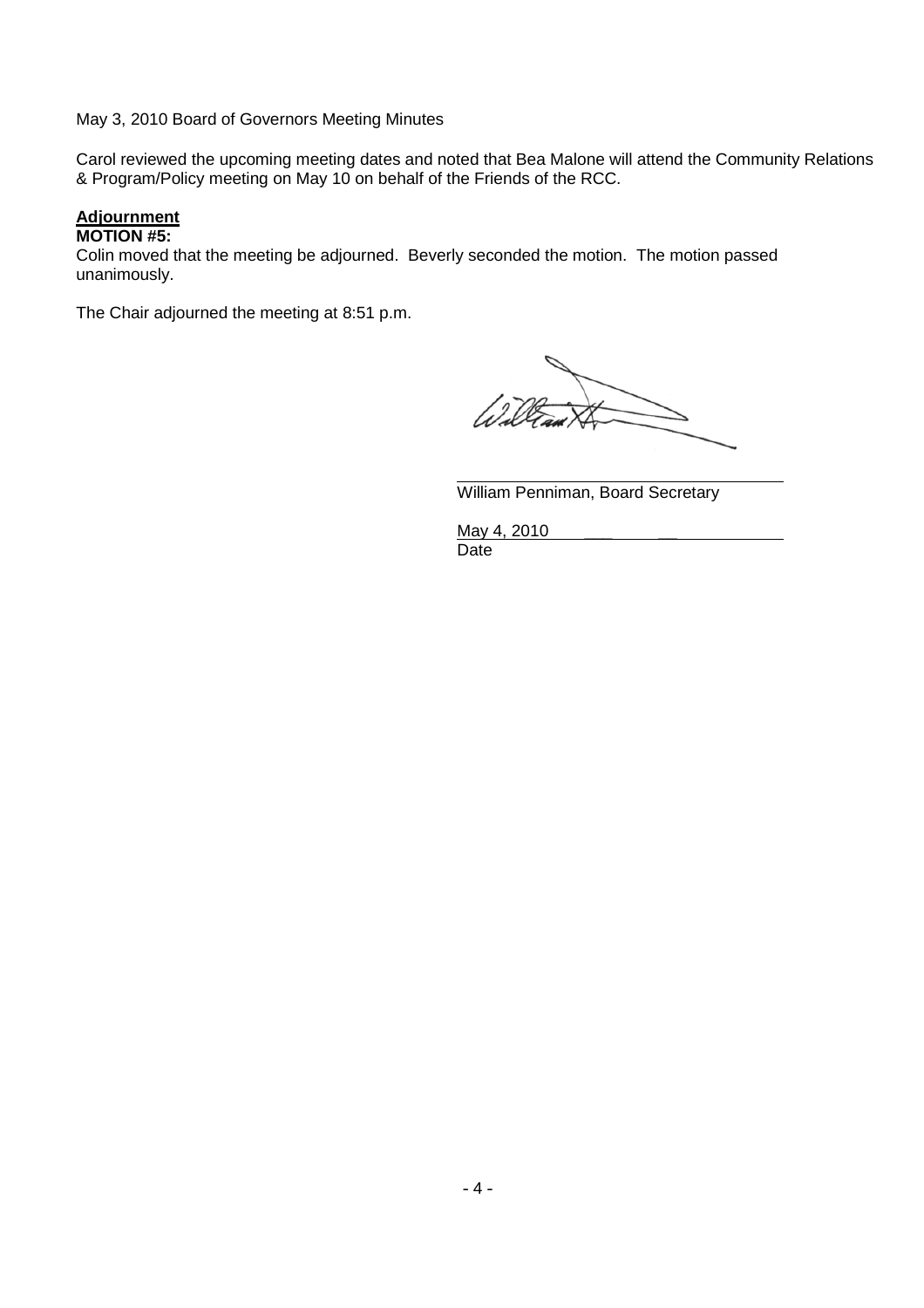### **RESTON COMMUNITY CENTER BOARD ACTIONS TAKEN AT BOARD OF GOVERNORS MEETING ON MAY 3, 2010**

| $10 - 5 - 3 - 1$ | <b>Bd</b> | That the Board approve the agenda.                         |
|------------------|-----------|------------------------------------------------------------|
| $10 - 5 - 3 - 2$ | <b>Bd</b> | That the Board approve the April 5, 2010 Board<br>Minutes. |
| $10 - 5 - 3 - 3$ | <b>Bd</b> | That the Board approve the April 5, 2010 Board Actions.    |
| $10 - 5 - 3 - 4$ | <b>Bd</b> | That the Board approve the Committee reports as amended.   |
| $10 - 5 - 3 - 5$ | <b>Bd</b> | That the meeting be adjourned.                             |
|                  |           |                                                            |

Wid

William Penniman, Board Secretary

May 4, 2010

Date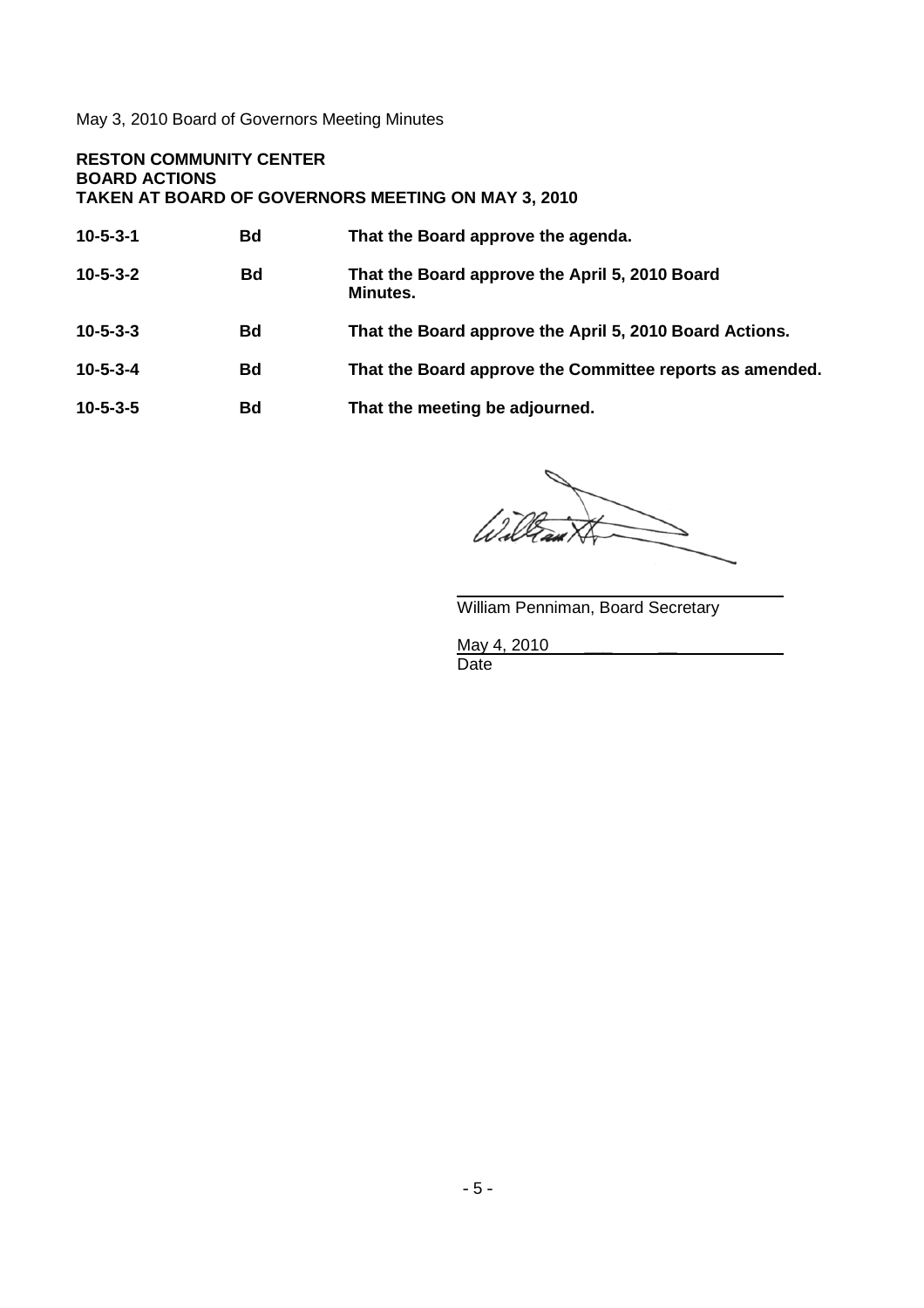**RESTON COMMUNITY CENTER** 

## **M E M O R A N D U M**

**DATE:** April 14, 2010

**TO:** RCC Board of Governors

**FROM**: Cathy Vivona Treasurer and Chair, Finance Committee

**SUBJECT:** April 12, 2010 Finance Committee Meeting

The Finance Committee met on Monday, April 12, 2010. Present were:

- Carol Ann Bradley, RCC Board Chair **Colin Mills**
- Bill Bouie Bill Penniman
- Beverly Cosham 
Cathy Vivona
- Attending from the RCC staff:
	-
	- **Renata Wojcicki, Finance Director**

The Chair called the meeting to order at 7:30 p.m.

Renata conducted a review of the monthly financials. See attached reports.

Leila noted that fee waiver data was included on this month's report for utilization last year vs. this year. Future significant changes will be reported. Currently it does not seem that the allocation amount per person should be changed. We are serving more people this year with the fee waiver program. Projections for this summer's camp sessions are to serve more participants for less unrealized revenue. So far the feedback about the camp redesign has been positive.

Bill B. asked if the tax revenue reflected on the report is all we can expect to see this year. Renata stated that she is following up with DTA to find out what the revised assessments mean in terms of impact on our budget. This was an unforeseen event. Leila stated that according to DTA, residential property in Reston is relatively stable, but the commercial real estate market is challenged.

Regarding Capital Projects, Leila reported that most punch list items are completed, but there are several invoices remaining to be closed out. The Board should see a significant change in next month's report. Cathy had a question about the cost of the pool project. Leila stated that it increased above the original amount due to a change order for the overlook design.

Bill P. asked when the Board would receive a projection of revenue for FY11. Leila responded that we already have it, and it is a decrease of approximately three quarters of a million dollars compared to FY10. The FY11 budget will be adjusted to reflect this decrease, but we don't know yet when this will be done. In addition, each County agency is being charged an additional amount for pension liability based on a new formula. For RCC, it will be about \$100K. With the significant decrease in revenue, Leila has

Leila Gordon, Executive Director **The Colleen Elliott, Executive Assistant** 



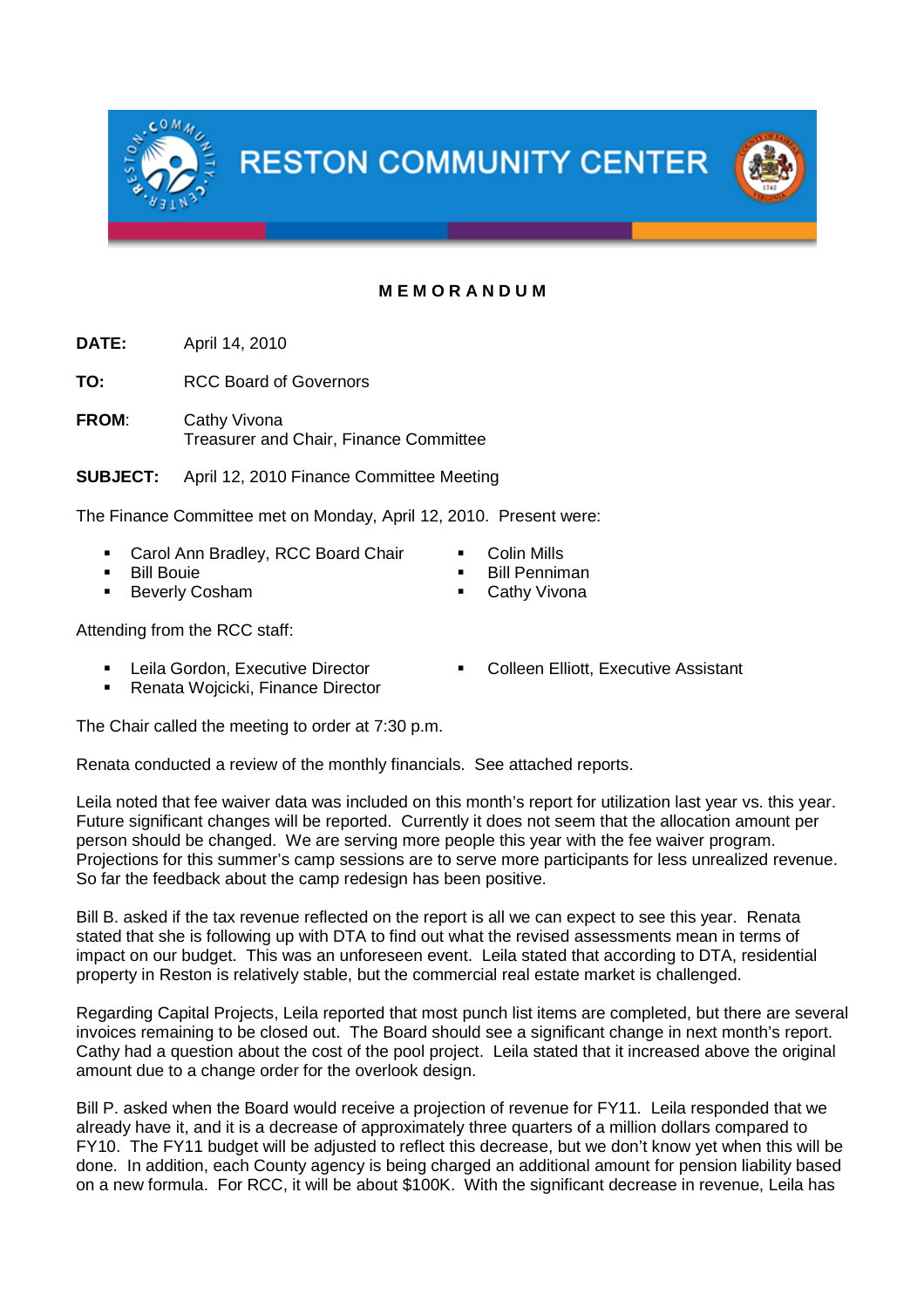asked staff to start from scratch in developing their FY12 budgets to maximize savings. In May we will have a better sense of the proposed budgets for potential Capital Improvements, as well as costs associated with the Community Room, Lake Anne acoustics and lighting renovations and costs associated with modification to ADA entrances. Contingency funds can be used to address the gap. We will present the difference at the public hearing and discuss the impact of the economy and how the contingency fund was created to address just such a situation. The County forecasts that the economy will take an upturn in 2013. Reston's property values have decreased the least in Fairfax County. The decreases in Herndon and Great Falls are significantly larger.

### **New Business**

The Board had a discussion about the future of indoor recreation. Bill B. said studies we and Reston Association already have and the 2009 community survey results will show that such amenities remain desirable and supportable. Given the competing issues however, such as the desire for "open space" and indoor facilities, as well as difficulties people articulate related to personal time and traffic, will necessitate having a deeper dialog with the community to understand the best array of new amenities. Funding and location present challenges that will need to be addressed by the community in depth.

The Chair adjourned the meeting at 8:25 p.m.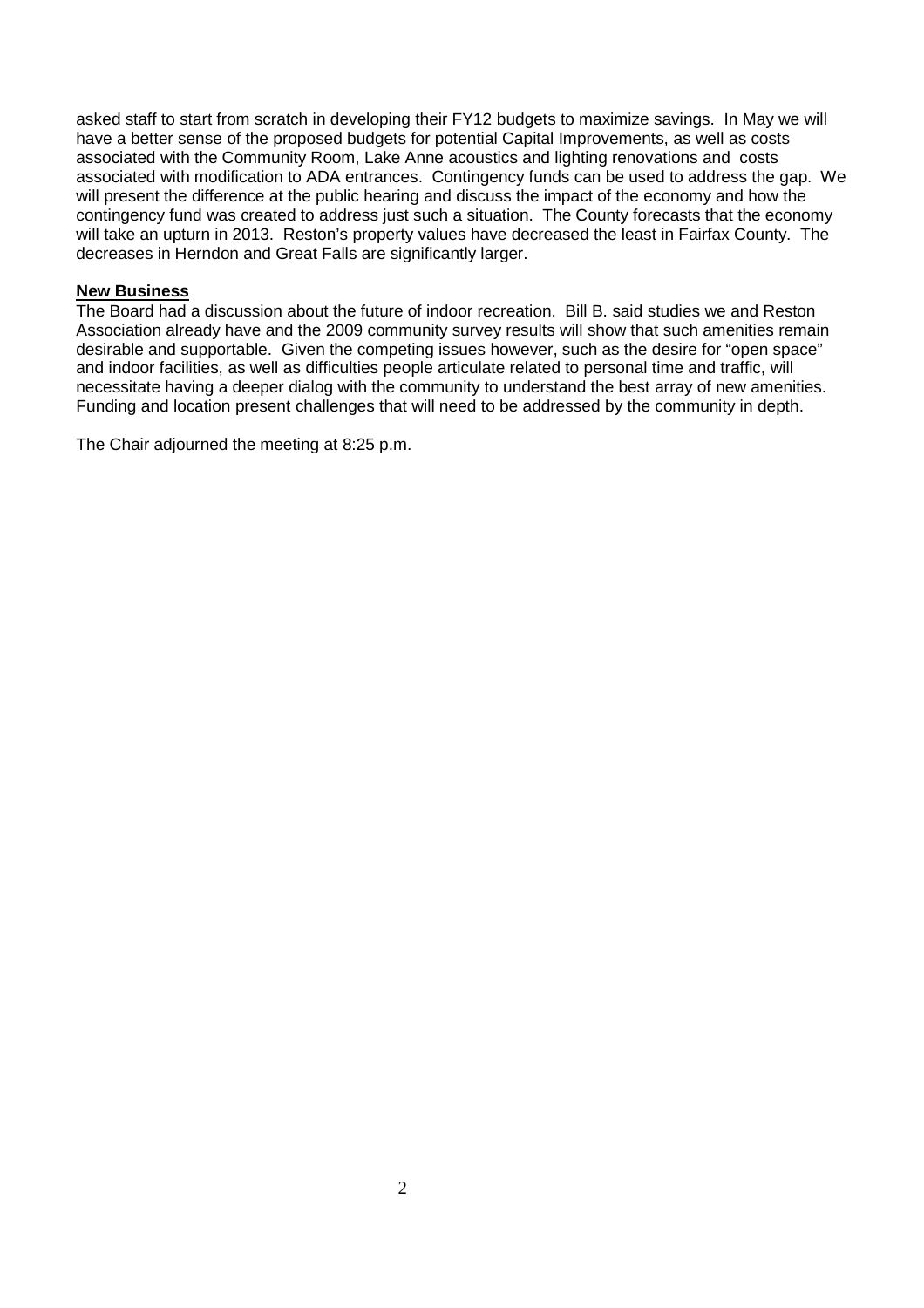|   | <b>Reston Community Center</b>     |               |              |                         |                              |                                |                  |              |
|---|------------------------------------|---------------|--------------|-------------------------|------------------------------|--------------------------------|------------------|--------------|
|   | <b>Budget vs Actuals Worksheet</b> |               |              |                         |                              |                                |                  |              |
|   | 31-Mar-10                          |               |              |                         |                              |                                |                  |              |
|   | 100%/12*9mos=74.97%                |               |              |                         |                              |                                |                  |              |
|   | <b>Beginning Fund Balance</b>      | \$8,154,961   |              |                         |                              |                                |                  |              |
|   | <b>Est. Y-End Fund Balance</b>     | \$7,320,655   |              |                         |                              |                                |                  |              |
|   |                                    |               |              |                         |                              |                                |                  |              |
|   |                                    | <b>Budget</b> |              |                         |                              |                                | <b>REMAINING</b> | <b>YTD %</b> |
|   | <b>Revenue</b>                     | <b>FY10</b>   | <b>Feb</b>   | <b>Mar</b>              | <b>ENCUMBR.</b>              | <b>YTD</b>                     | <b>BALANCE</b>   | actual       |
|   | 1 Administration                   | \$6,877,418   | \$<br>21,373 | \$<br>(6, 712)          |                              | \$6,768,927                    | 108,491          | 98.42%       |
|   | 2 Performing Arts-Theatre Admiss.  | 49,500        | 1,475        | 3,683                   |                              | 41,010                         | 8,490            | 82.85%       |
|   | 3 PA Theatre Rental                | 20,900        |              |                         |                              | 216                            | 20,684           | 1.03%        |
|   | 4 PA Cultural Activities/ Arts Org | 0             | (832)        | 6,415                   |                              | 8,575                          | (8,575)          | 0.00%        |
|   | 5 Aquatics Classes/drop-in         | 278,125       | 10,767       | 15,388                  |                              | 199,107                        | 79,018           | 71.59%       |
|   | 6 Aquatic Rental                   | 18,000        | 8,150        | 165                     |                              | 17,695                         | 305              | 98.31%       |
|   | 7 General Programs Admin           | 0             |              |                         |                              | 0                              | 0                | 0.00%        |
| 8 | Teens                              | 65,288        | 31,790       | 5,585                   |                              | 86,084                         | (20, 796)        | 131.85%      |
|   | 9 Senior                           | 49,298        | (520)        | 880                     |                              | 50,192                         | (894)            | 101.81%      |
|   | 10 Youth                           | 34,264        | 25,239       | 4,087                   |                              | 62,237                         | (27, 973)        | 181.64%      |
|   | 11 Adult                           | 128,838       | 3,248        | 5,539                   |                              | 120,858                        | 7,980            | 93.81%       |
|   | 12 Community Events                | 5,000         |              | 0                       |                              | 3,598                          | 1,402            | 71.95%       |
|   | 13 Camp Goodtimes                  | 52,200        | 24,458       | 1,076                   |                              | 71,477                         | (19, 277)        | 136.93%      |
|   | 14 Arts Education                  | 108,290       | 48,347       | 4,267                   |                              | 163,277                        | (54, 987)        | 150.78%      |
|   | Total RCC Revenue \$7,687,121      |               | 173,495      | $\mathbf{\$}$<br>40,374 | $\sqrt{3}$<br>$\blacksquare$ | $\frac{12}{15}$ 7,593,253   \$ | 93,868           | 98.78%       |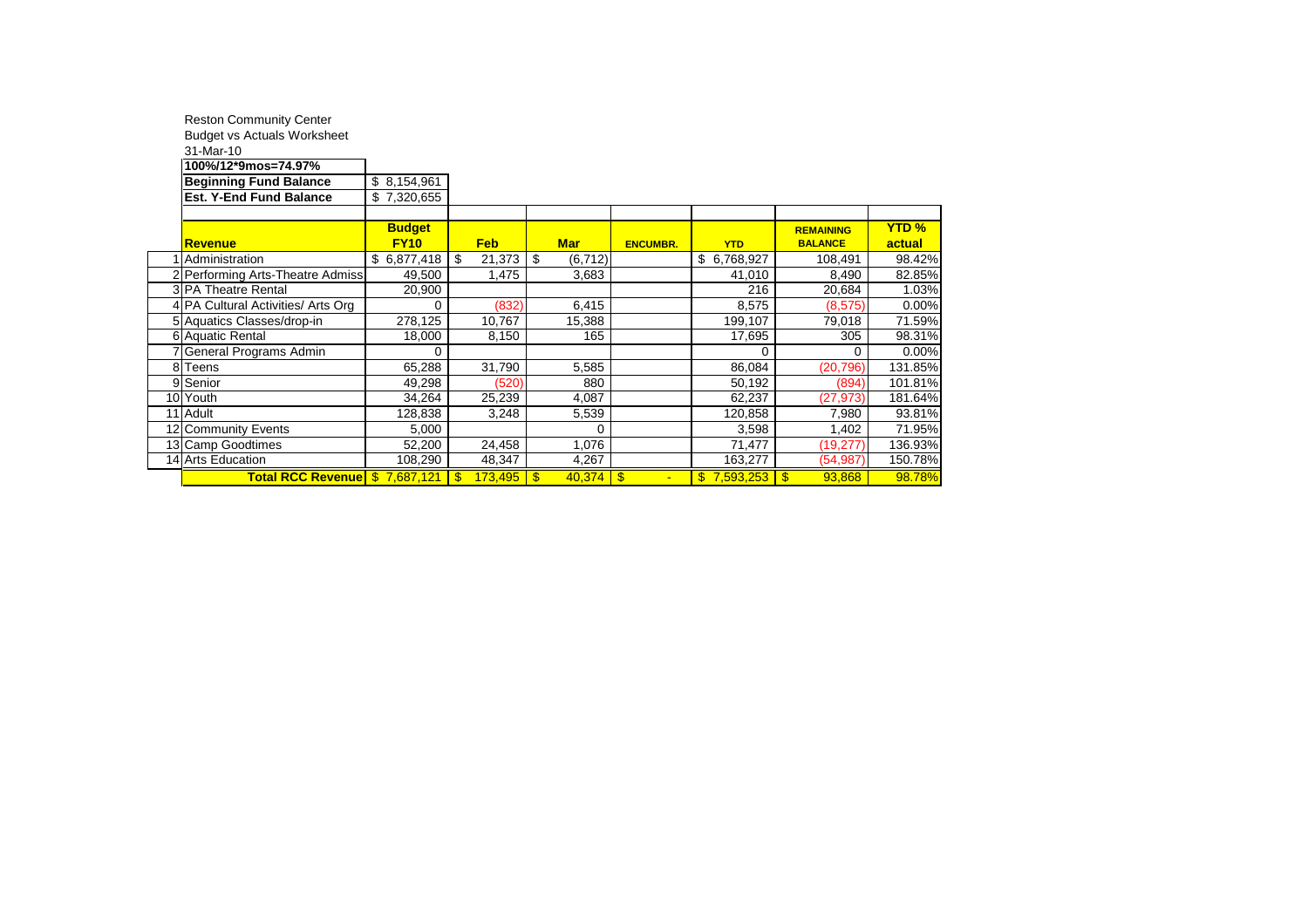| <b>Reston Community Center</b>     |             |
|------------------------------------|-------------|
| <b>Budget vs Actuals Worksheet</b> |             |
| 31-Mar-10                          |             |
| 100%/12*9mos=74.97%                |             |
| <b>Beginning Fund Balance</b>      | \$8,154,961 |
| <b>Est. Y-End Fund Balance</b>     | \$7,320,655 |

|                                       | <b>Budget</b> |               |                      |                 |             | <b>REMAINING</b>  | % Budget        |
|---------------------------------------|---------------|---------------|----------------------|-----------------|-------------|-------------------|-----------------|
| <b>Personnel Expenses</b>             | <b>FY10</b>   | <b>Feb</b>    | Mar                  | <b>ENCUMBR.</b> | <b>YTD</b>  | <b>BALANCE</b>    | <b>Used Ytd</b> |
| Administration                        | 400,484       | 25,756        | 25,867               |                 | 223,208     | 177,276           | 55.73%          |
| 2 Board OG                            |               |               |                      |                 |             |                   | 0.00%           |
| 3 Booking                             | 139,758       | 11,322        | 10,114               |                 | 97,336      | 42,422            | 69.65%          |
| 4 Comptroller                         | 330,835       | 26,163        | 25,832               |                 | 232,998     | 97,837            | 70.43%          |
| <b>5</b> Customer Service             | 368,116       | 23,794        | 23,757               |                 | 214,237     | 153,879           | 58.20%          |
| 6 Facility Engineer                   | 99,653        | 6,891         | 6,891                |                 | 63,820      | 35,833            | 64.04%          |
| 7 Maintenance                         | 300,897       | 26,318        | 24,977               |                 | 230,133     | 70,764            | 76.48%          |
| 8 <sup>IT</sup>                       | 106,517       | 7,336         | 7,336                |                 | 67,057      | 39,460            | 62.95%          |
| 9 Media                               | 196,485       | 12,191        | 15,952               |                 | 125,031     | 71,454            | 63.63%          |
| 10 Performing Arts                    | 459,419       | 32,955        | 32,451               |                 | 285,734     | 173,685           | 62.19%          |
| 11 Aquatics                           | 617,477       | 46,914        | 51,927               |                 | 434,377     | 183,100           | 70.35%          |
| 12 General Programs Admin             | 86,688        | 6,497         | 6,497                |                 | 58,895      | 27,793            | 67.94%          |
| 13 Teens                              | 128,406       | 7,117         | 7,025                |                 | 75,820      | 52,586            | 59.05%          |
| 14 Senior                             | 132,551       | 10,804        | 10,806               |                 | 88,889      | 43,662            | 67.06%          |
| 15 Youth                              | 163,736       | 8,662         | 9,785                |                 | 81,539      | 82,197            | 49.80%          |
| 16 Adult                              | 176,765       | 16,280        | 19,867               |                 | 158,113     | 18,652            | 89.45%          |
| 17 Community Events                   | 103,440       | 8,122         | 6,816                |                 | 70,697      | 32,743            | 68.35%          |
| 18 Camp Goodtimes                     | 82,165        |               |                      |                 | 79,546      | 2,619             | 96.81%          |
| 19 Arts Education                     | 278,205       | 15,596        | 16,810               |                 | 201,031     | 77,174            | 72.26%          |
| Total Personnel Expenses \$ 4,171,597 |               | 292,719<br>\$ | $302,709$ \$<br>- \$ | $\sim$          | \$2,788,460 | l \$<br>1,383,137 | 66.84%          |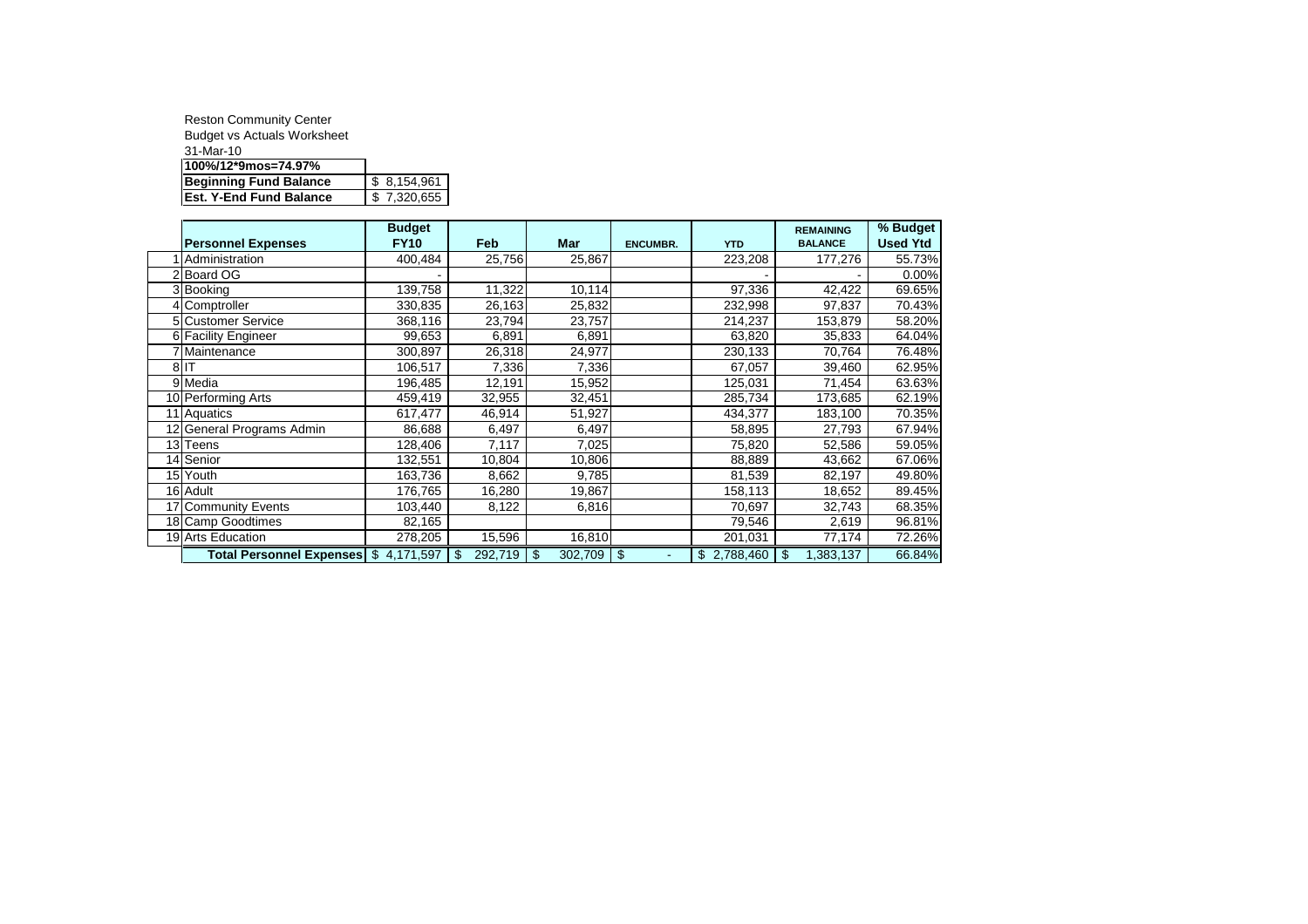| <b>Reston Community Center</b>     |             |
|------------------------------------|-------------|
| <b>Budget vs Actuals Worksheet</b> |             |
| 31-Mar-10                          |             |
| 100%/12*9mos=74.97%                |             |
| <b>Beginning Fund Balance</b>      | \$8,154,961 |
| <b>Est. Y-End Fund Balance</b>     | \$7,320,655 |

|                                         | <b>Budget</b> |              |                           |                           |             | <b>REMAINING</b>          | % Budget        |
|-----------------------------------------|---------------|--------------|---------------------------|---------------------------|-------------|---------------------------|-----------------|
| <b>Operational Expenses</b>             | <b>FY10</b>   | Feb          | <b>Mar</b>                | <b>ENCUMBR.</b>           | <b>YTD</b>  | <b>BALANCE</b>            | <b>Used Ytd</b> |
| 1 Administration                        | 431,560       | 4,611        | 3,683                     | 43,639                    | 180,782     | 250,778                   | 41.89%          |
| 2 Board                                 | 50,000        | 273          | 1,009                     |                           | 35,226      | 14,774                    | 70.45%          |
| 3 Booking                               | 70,347        | 2,373        | 6,277                     | 15,220                    | 51,848      | 18,499                    | 73.70%          |
| 4 Comptroller/Customer Service          | 450,707       | 4,000        | 33,999                    | 72,989                    | 426,870     | 23,837                    | 94.71%          |
| 5 Facility Engineer                     | 136,362       | 16,142       | 16,834                    | 157,572                   | 130,514     | 5,848                     | 95.71%          |
| 6 Maintenance                           | 308,413       | 25,061       | 26,611                    | 85,091                    | 282,221     | 26,192                    | 91.51%          |
| 7 IT                                    | 167,135       | 1,135        | 8,984                     | 2,055                     | 86,252      | 80,883                    | 51.61%          |
| 8 Media                                 | 304,833       | 2,956        | 47,682                    | 17,373                    | 262,955     | 41,878                    | 86.26%          |
| 9 Community Partnerships                | 100,000       | 5,173        | 5,465                     | 46,500                    | 118,005     | (18,005)                  | 118.00%         |
| 10 Performing Arts                      | 280,131       | 10,573       | 20,522                    | 35,361                    | 240,512     | 39,619                    | 85.86%          |
| 11 Aquatics                             | 91,022        | 2,377        | 8,169                     | 11,495                    | 56,017      | 35,005                    | 61.54%          |
| 12 General Programs Admin               | 6,850         | 105          |                           | 0                         | 3,017       | 3,833                     | 44.05%          |
| 13 Teens                                | 133,252       | 1,888        | 9,545                     | 26,851                    | 112,910     | 20,342                    | 84.73%          |
| 14 Senior                               | 90,998        | (381)        | 3,694                     | 12,059                    | 65,078      | 25,920                    | 71.52%          |
| 15 Youth                                | 42,814        | 2,894        | 2,044                     | 10,508                    | 29,985      | 12,829                    | 70.04%          |
| 16 Adult                                | 105,772       | 1,500        | 2,989                     | 24,314                    | 104,020     | 1,752                     | 98.34%          |
| 17 Community Events                     | 163,168       | 1,061        | 1,893                     | 15,240                    | 115,471     | 47,697                    | 70.77%          |
| 18 Camp Goodtimes                       | 32,594        |              |                           | 0                         | 31,125      | .469                      | 95.49%          |
| 19 Arts Education                       | 99,919        | 458          | 4,347                     | 6,499                     | 41,147      | 58,772                    | 41.18%          |
| Total Operational Expenses \$ 3,065,877 |               | \$<br>82,198 | $\mathfrak{S}$<br>203,746 | $\mathfrak{s}$<br>582,767 | \$2,373,953 | $\mathfrak{L}$<br>691,924 | 77.43%          |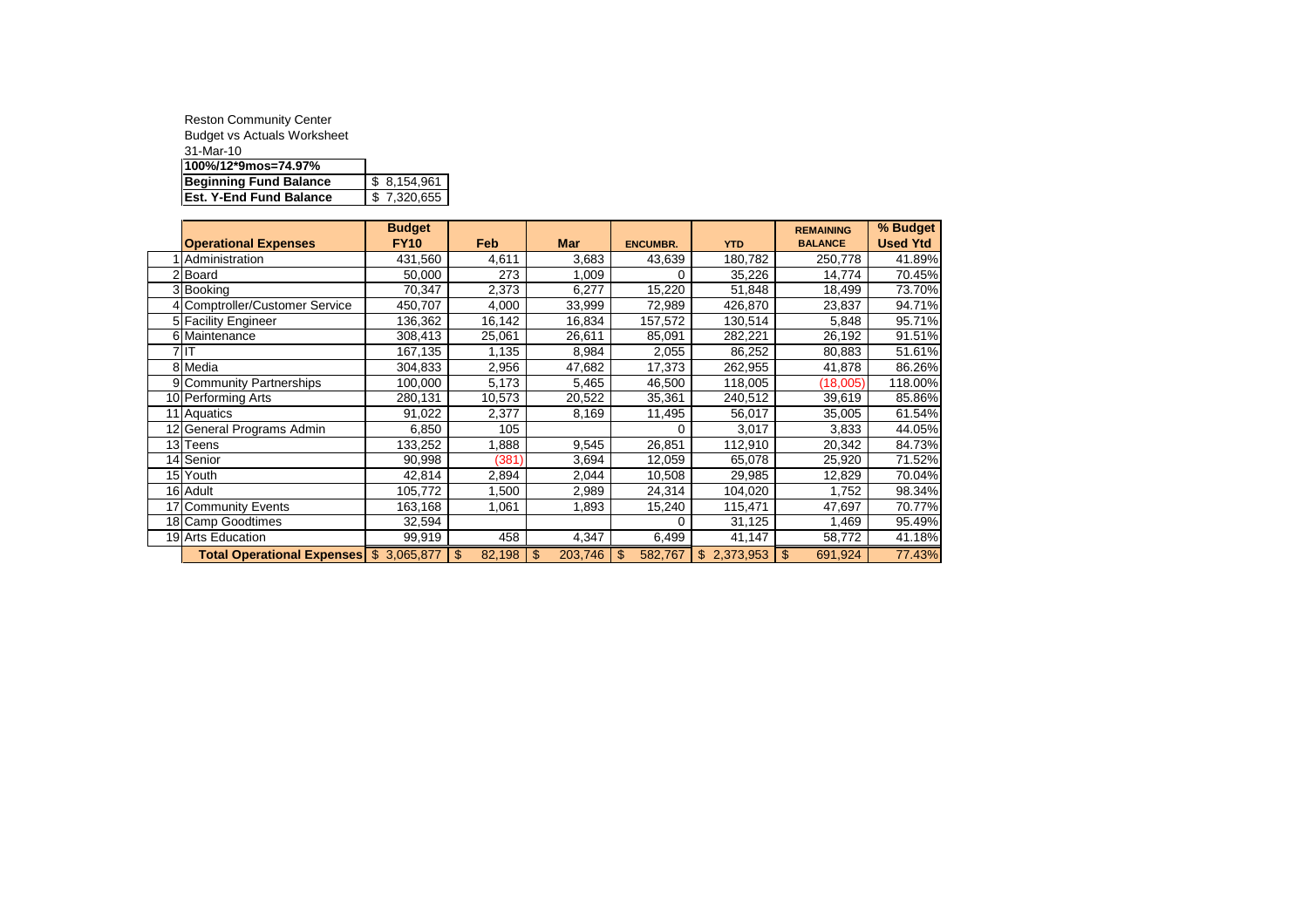| <b>Reston Community Center</b>     |             |
|------------------------------------|-------------|
| <b>Budget vs Actuals Worksheet</b> |             |
| 31-Mar-10                          |             |
| 100%/12*9mos=74.97%                |             |
| <b>Beginning Fund Balance</b>      | \$8,154,961 |
| <b>Est. Y-End Fund Balance</b>     | \$7,320,655 |

|                                 | <b>Budget</b>   |            |              |                 |                |      | <b>REMAINING</b> | % Budget        |
|---------------------------------|-----------------|------------|--------------|-----------------|----------------|------|------------------|-----------------|
| <b>Capital Proj. Expenses</b>   | <b>FY10</b>     | <b>Feb</b> | <b>Mar</b>   | <b>ENCUMBR.</b> | <b>YTD</b>     |      | <b>BALANCE</b>   | <b>Used Ytd</b> |
| 1 HVAC Upgrade 003717.1         | 626,007         | 998        | 3.040        | 31,830          | 228,890 \$     |      | 397,117          | 36.56%          |
| 2 Natatorium 003717.2           | 143,537         |            |              | 137,539         | $174, 146$ \$  |      | (30,609)         | 121.32%         |
| 3 Theatre Rigging 003717.3      | 16,973          |            |              | 84              | 84             | - \$ | 16.889           | 0.49%           |
| 4 Fire Alarm Repl. 003717.8     | 62,851          |            |              | 45,249          | $45,853$ \$    |      | 16,997           | 72.96%          |
| 5 HW LA Priority 1 003717.5     | 248,604         |            | 29,028       | 42.662          | 77,502         |      | 171,102          | 31.17%          |
| 6 Moving Lights 003717.6        | 39,540          |            |              |                 | 32,775         |      | 6,765            | 82.89%          |
| 7 Theatre Dressing Room Renov.  | 60,000          |            | 4,621        | 5,829           | 61,000         |      | (1,000)          | 101.67%         |
| 8 Nat. Spa Roof 003717.10       | 30,000          |            |              |                 |                |      | 30.000           | 0.00%           |
| 9 Facility Enhancement (A/E).11 | 55,000          |            |              |                 |                |      | 55.000           | $0.00\%$        |
|                                 |                 |            |              |                 |                |      |                  |                 |
| <b>Total Capital Expenses</b>   | 1,282,511<br>\$ | 998        | 36,689<br>\$ | 263,192<br>-\$  | 620,250<br>\$. |      | 662,262          | 48.36%          |
|                                 |                 |            |              |                 |                |      |                  |                 |

**Total RCC Expenditures**  $\frac{1}{3}$  8,519,985  $\frac{1}{3}$  375,915  $\frac{1}{3}$  543,144  $\frac{1}{3}$  845,958  $\frac{1}{3}$  5,782,663  $\frac{1}{3}$  2,737,323 67.87%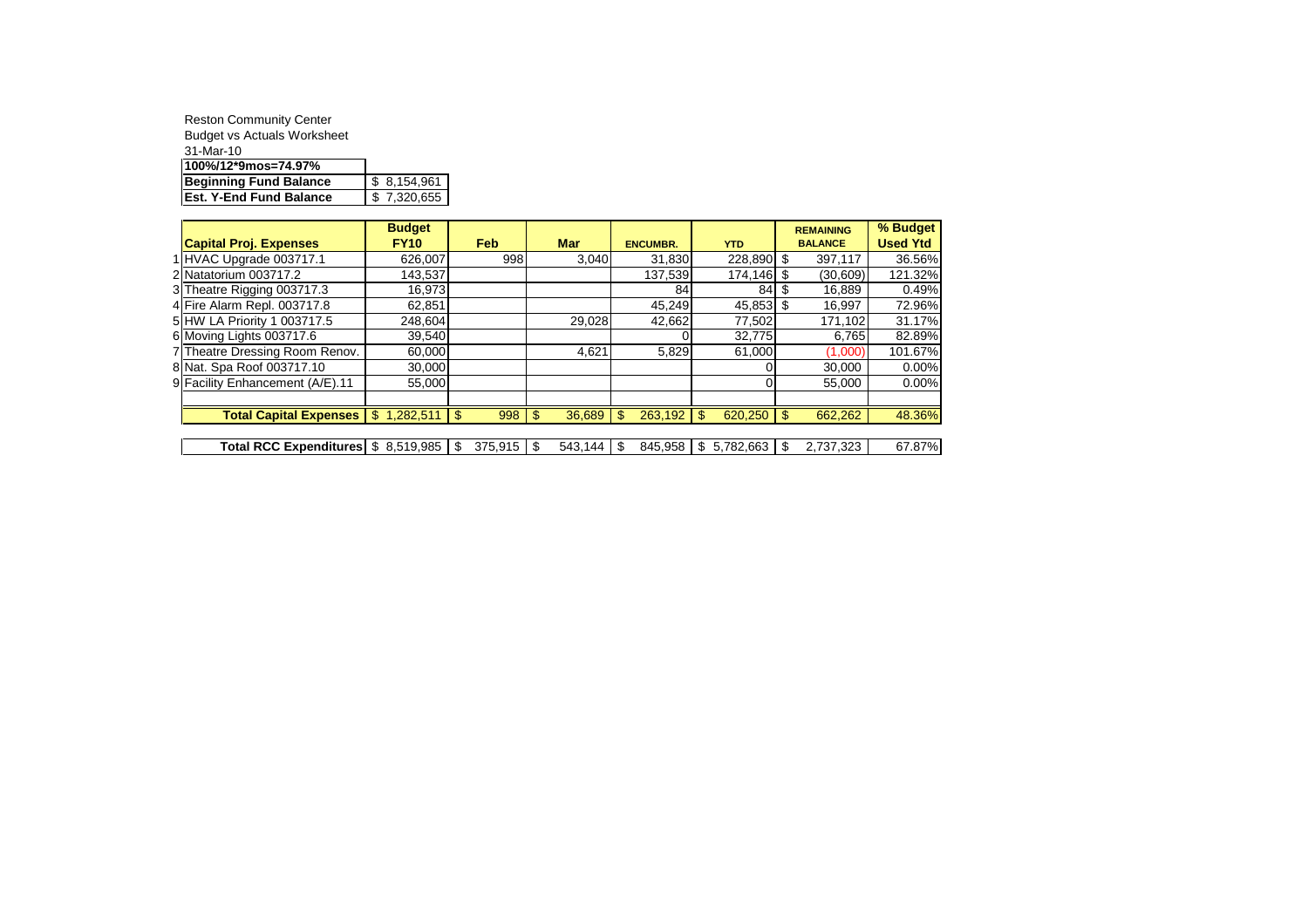- 1. **Administration:** The Administration revenue budget shows combined tax, interest and facility rental revenues. To date RCC has collected 99.3% of the estimated tax revenue (\$19K in tax refunds were processed by DTA due to correction of assessments; we have requested DTA provide refund detail information), 152.3% of estimated Facility Rental revenue and 34% of the estimated interest revenue. Interest revenue collection continues to underperform and the net for the year will be a significantly lower amount of revenue (currently we estimate \$95K less) than we had projected.
- 2.**Performing Arts** –Year-to-date revenue has reached \$41K which represents 82.6% of the budget revenue estimate. Theatre revenue collection is not evenly divided by month; it varies with our performance schedule. There are six additional Professional Touring Artist Series performances scheduled in the months of April and May this year. Three of those shows are sold out.
- 3.**Performing Arts Theatre Rental** Revenue collection takes place at the end of the fiscal year; it will be near the budget estimate, but slightly lower due to cancellations caused by the snowstorms.
- 4.**Performing Arts Cultural Activities/Arts Organizations** This is the revenue clearing line for community arts box office receipts and payments.
- 5. **Aquatics Classes/drop-in** Year to date revenue of \$199.1K or 71.6% of the budget estimate includes summer, fall program revenue and part of winter/spring session registration which started December 1<sup>st</sup> 2009. Spring session activity registration continues and related revenue will be included in future months' reports. There are sessions starting in April and June.
- 6. **Aquatics Rental** To date RCC has collected \$17.7K in Aquatics rental revenue which represents 98.3% of the estimated rental revenue.
- 7. **General Programs Administration –** This is not a revenue earning category.
- 8. **Teens** Year-to-date revenue of \$86K or 131.9% of the budget estimate represents Road Rulz summer revenue, fall session programs and winter/spring session registration which started December 1<sup>st</sup> 2009 as well as summer 2010 camp revenue. Registration for summer 2010 camps started February 1<sup>st</sup>. and will continue along with the spring session activity registration. Summer camp revenue will be reversed /deferred to FY2011 in June.
- 9.**Seniors** Year to date revenue of \$50.2K or 101.8% of the budget estimate includes summer, fall program revenue and winter/spring session registration which started December 1<sup>st</sup> 2009. Spring session activity registration continues and related revenue will be included in future months' reports.
- 10. **Youth** Year to date revenue of \$62.2K or 181.6 % of the budget estimate includes summer programs, specialty camps revenue, fall program revenue, winter/spring session registration which started December 1<sup>st</sup> 2009 as well as summer 2010 specialty camp revenue (registration started February 1<sup>st</sup> and this revenue will be reversed/deferred in June for FY2011). Spring session activity as well as summer specialty camp registration continues and related revenue will be included in future months' reports.
- 11. **Adult** Year to date revenue of \$120.9K or 93.8% of the budget estimate includes summer, fall program revenue and winter/spring session registration which started December 1<sup>st</sup> 2009. Spring session activity registration continues and related revenue will be included in the future months' reports.
- 12. **Community Events** Vending machines no longer return revenue to RCC; Facilities Management Division has assumed responsibility for the machines, maintenance and contracts; they derive the revenue from them.
- 13. **Camp Goodtimes** Camp Goodtimes summer camp revenue collection is at \$71.5K or 136.9% of the estimate and reflects \$11K of unrealized revenue due to Fee Waivers awarded for 2009 Camp Goodtimes to the participants who qualified. Current figures also include 2010 summer camp revenue. This revenue will be reversed/deferred in June for FY2011.
- 14. **Arts Education** Year to date revenue of \$163.3K or 150.8% of the budget estimate includes summer 2009 programs and camp revenue, fall program revenue and winter/spring session registration which started December 1<sup>st</sup> 2009 as well as summer 2010 camp revenue (registration started February 1<sup>st</sup> and it will be reversed in June.) Spring session activity registration as well as summer camp registration continues and related revenue will be included in future months' reports.

Fee Waiver program information: Year to date utilization of the RCC Fee Waiver program has resulted in unrealized revenue of \$42,360 for programs occurring between June 1, 2009 and now; this represents 1055 program slots. Another \$11K as noted above was awarded to participants in the Camp Goodtimes program during summer 2009, representing 54 program slots. The \$11K for last summer represents just Camp Goodtimes. Other summer camp programs for 2009 utilized \$22,405 of Fee Waivers serving another 61 participants. For the upcoming summer camp programs, \$19,260 has been applied for and awarded; this includes *all* Camp offerings, representing 135 program slots. At this point, utilization of the Fee Waiver program is well ahead of the utilization for last year, with \$8292 more in awards, representing 345 more patron slots, and the utilization for summer youth camp programs is \$19,260 versus \$22,405 for last summer, but with the redesigned program offerings, representing 135 slots as opposed to 116 slots. We do not view Fee Waiver utilization as problematic at this point in time since we are at or exceeding program revenue targets for the current fiscal year.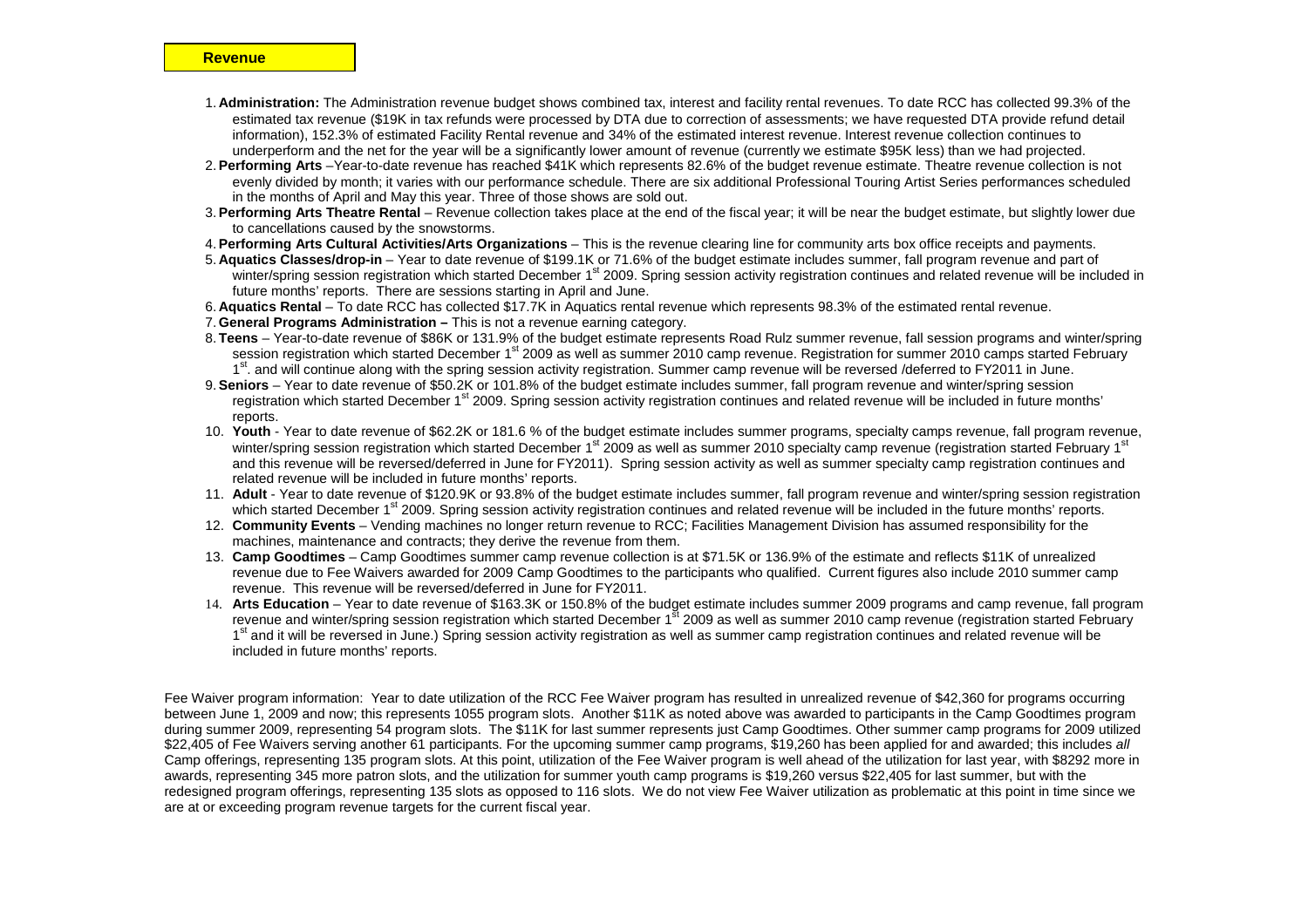#### **Personnel Expenses:**

- 1. **Administration:** Admin's allocated budget is typically under-spent; funding provides for contingencies.
- 5. **Customer Service:** Overall savings of \$30K is anticipated. In FY11, we anticipate opening RCC Lake Anne on holidays, and this will decrease the amount of savings in Customer Service going forward.
- 7. **Maintenance**: Maintenance personnel costs are at 76.48% just slightly above the 74.97% benchmark. Unexpected events such as snow removal during winter months and merit employee extended sick leave required additional exempt staff hours and merit staff overtime. This budget will also reflect the impact of opening the RCC Lake Anne facility on holidays in FY2011.
- 13. **Teens**: Road Rulz summer camp labor costs occurred in July/August 2010. Road Rultz offerings will be increased for FY2011; FY2010 personnel costs will be lower for FY2010 due to discontinuation of the SOS program.
- 16. **Adult:** Personnel expenditures are at 89.45% which is significantly higher than the 74.97% nine month budget benchmark. This is due to overtime hours paid to cover programs in the woodshop and added sections of Adult offerings to meet wait list demand for such classes as Stained glass workshops, Bridge, Belly Dancing, Extreme Body Sculpting, Sewing, and Yoga. Adult Department's revised personnel budgetary needs of the added offerings will be met by admin funds as well as General Program budget resources. The Adult Program personnel expenditures will be evaluated for possible reallocations in the program planning cycle for FY2011 sessions.

18**. Camp Goodtimes**: Camp Goodtimes summer camp labor costs occurred in July/August 2009.

19. **Arts Education**: LARK/YAT labor costs occurred in July/August 2009.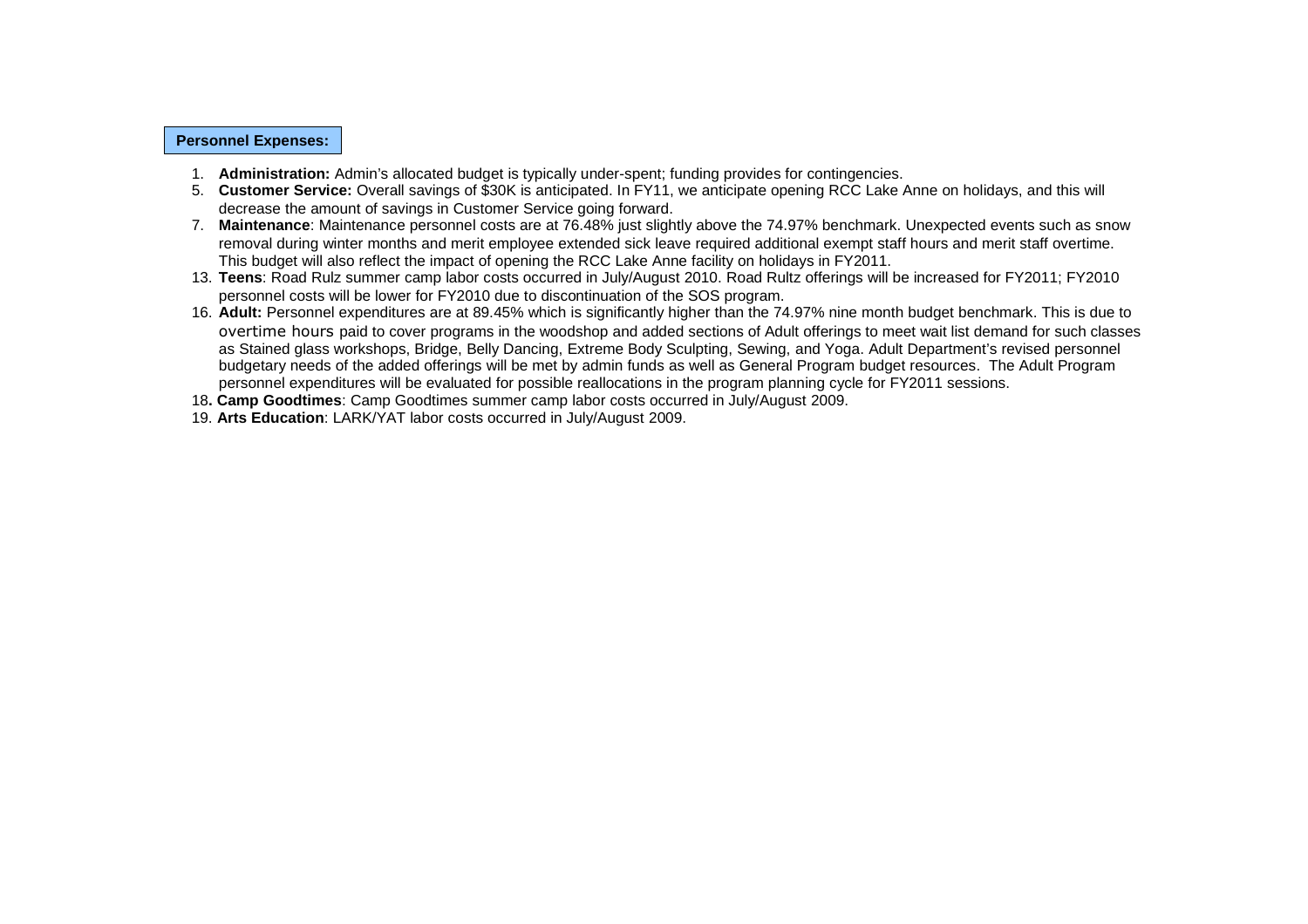#### **Operating Expenses:**

- 1. **Administration:** Current month expenditures reflect operating expenditures and reservations for consultants, furniture/fixtures, operating supplies and expenses. Reservations are for contract/consulting services, furniture and fixtures, and other operating expenditures.
- 2. **Board:** Current month expenditures include hospitality costs and the Board member parting gifts for Claudine Varesi. Year to date expenses are for Board retreat costs, League of Women Voters, Preference Poll costs, and meetings.
- 3. **Booking:** Current month expenditures are for current month security costs and supplies. The existing reservations, which are Large Purchase Orders that get "spent down," are for piano tuning and security.
- 4. **Comptroller:** Current month expenditures include bank service charges, office supplies, monthly Security Public Storage rental, postage, electricity (Feb/March), gas, and water. The remaining balance of reservations represents anticipated storage rental costs, electricity, gas, and water usage costs.
- 5. **Facility Engineering:** Current month expenditures are for grounds maintenance, repair of the LA air handling unit (\$13,388) and other minor maintenance repairs. Reservations are for repair and maintenance agreements related to building systems.
- 6. **Maintenance:** Current month expenditures include custodial service payment, lighting equipment, supplies costs, heating oil costs, and refuse disposal costs. Reservations are for custodial service, heating oil costs, and repair and maintenance.
- 7. **IT:** Current month expenditures include monthly Department of Information and Technology telecommunications and PC Replacement charges. The reservation is for cell phone costs.
- 8. **Media:** Current month expenditures are for printing materials and advertising. The reservation amount is mostly for advertising.
- 9. **Community Partnerships:** Current month expenditures include an IPAR payment and hospitality (meetings) costs. FY2010 agreements are with IPAR, Fairfax Partnership for Youth (Reston Youth Network, formerly, Latchkey Youth Initiative), Reston Historic Trust, and Reston Interfaith. Future partnered program expenses that will occur in FY2010 include documentation contracts for a Reston Town Center 20<sup>th</sup> Anniversary publication scheduled for fall distribution. This allocation will be reevaluated for FY2011 and likely increased.
- 10. **Performing Arts:** Current month expenditures include miscellaneous operating costs, lighting equipment, contractor advance payments, lighting and communication equipment costs, and hospitality costs. Reservation costs represent future contractor advance payments and various equipment purchases.
- 11. **Aquatics:** Current month expenditures are for various pool supply costs and repair and maintenance. Reservation costs are for pool supplies and maintenance.
- 13. **Teens:** Current month expenditures are for transportation, program related food supplies, and recreational activities. Reservation costs are for SAT workshops.
- 14. **Senior:** Current month expenditures are for supplies, transportation, food supplies, and program instruction costs. Reservations are for transportation and class instruction costs.
- 15. **Youth:** Current month expenditures are for program instruction, supplies, and recreational activities. Reservations are for program instruction costs.
- 16. **Adult:** Current month expenditures are for class instruction, transport, and program supply costs. Reservations are for transportation and class instruction costs. As in Personnel, these expenditures are higher than budgeted and reflect added programming. This will be evaluated for the FY2011 allocations.
- 17. **Community Events:** Current month expenditures are for program related expenses. Reservations are for contractor advance payments and vending machine supplies. The Coca Cola reservation remains open due to a billing unit price dispute (billing at a unit cost which is higher than the County contract amount.)
- 18. **Camp Goodtimes:** No current month activity.
- 19. **Arts Ed:** Current month expenditures are for program related supplies and class instruction costs. Reservations are for class instruction costs.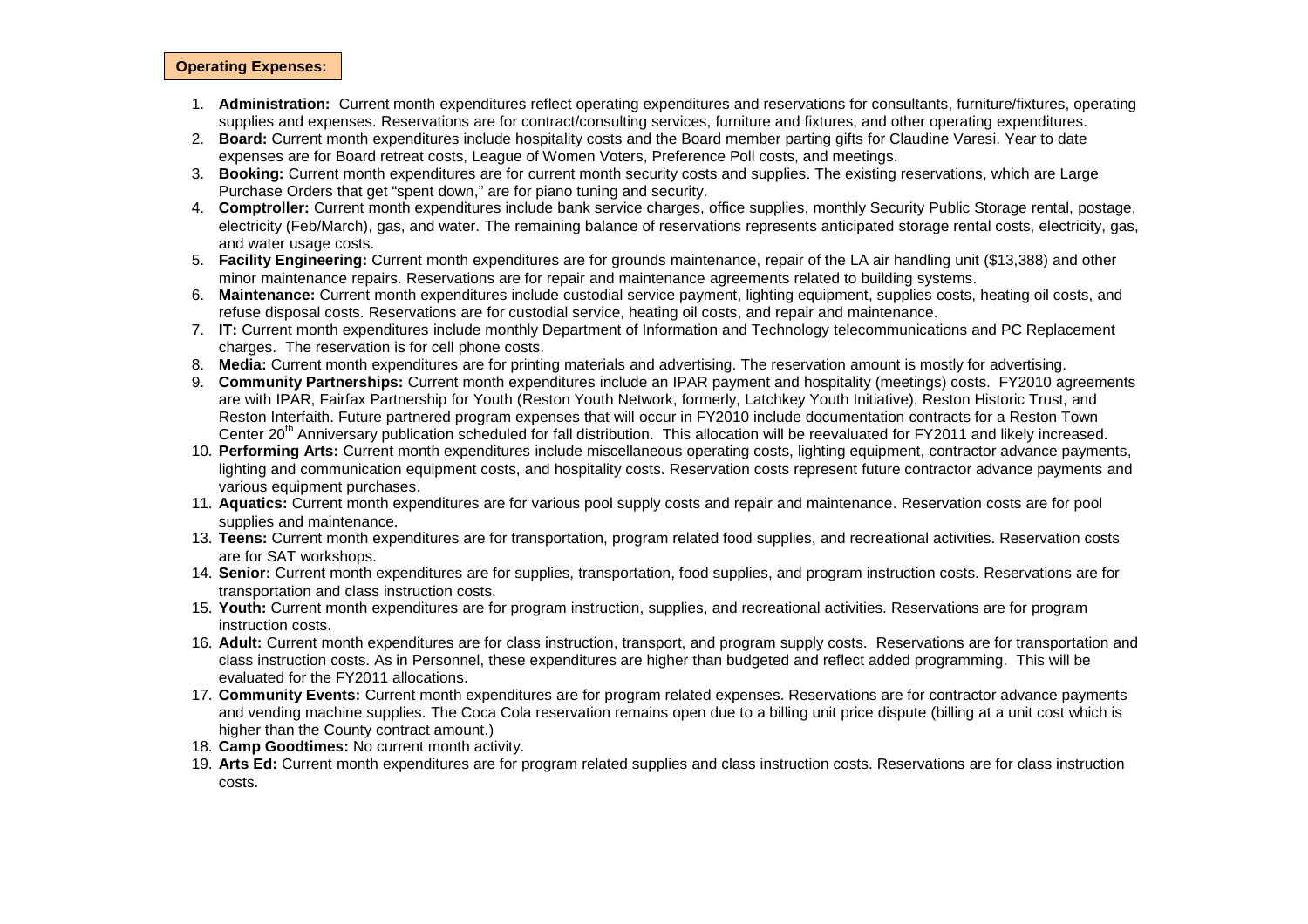**Capital Project Expense**

1-2 HVAC/Natatorium punch list items and related expenses.

- 1-4 FY2008 FY2009 Capital Projects.
- 5. Submission of plans will be made to the Building Committee per BOG request

Most of the encumbrances shown on the report for the HVAC and Natatorium projects will be closed in April.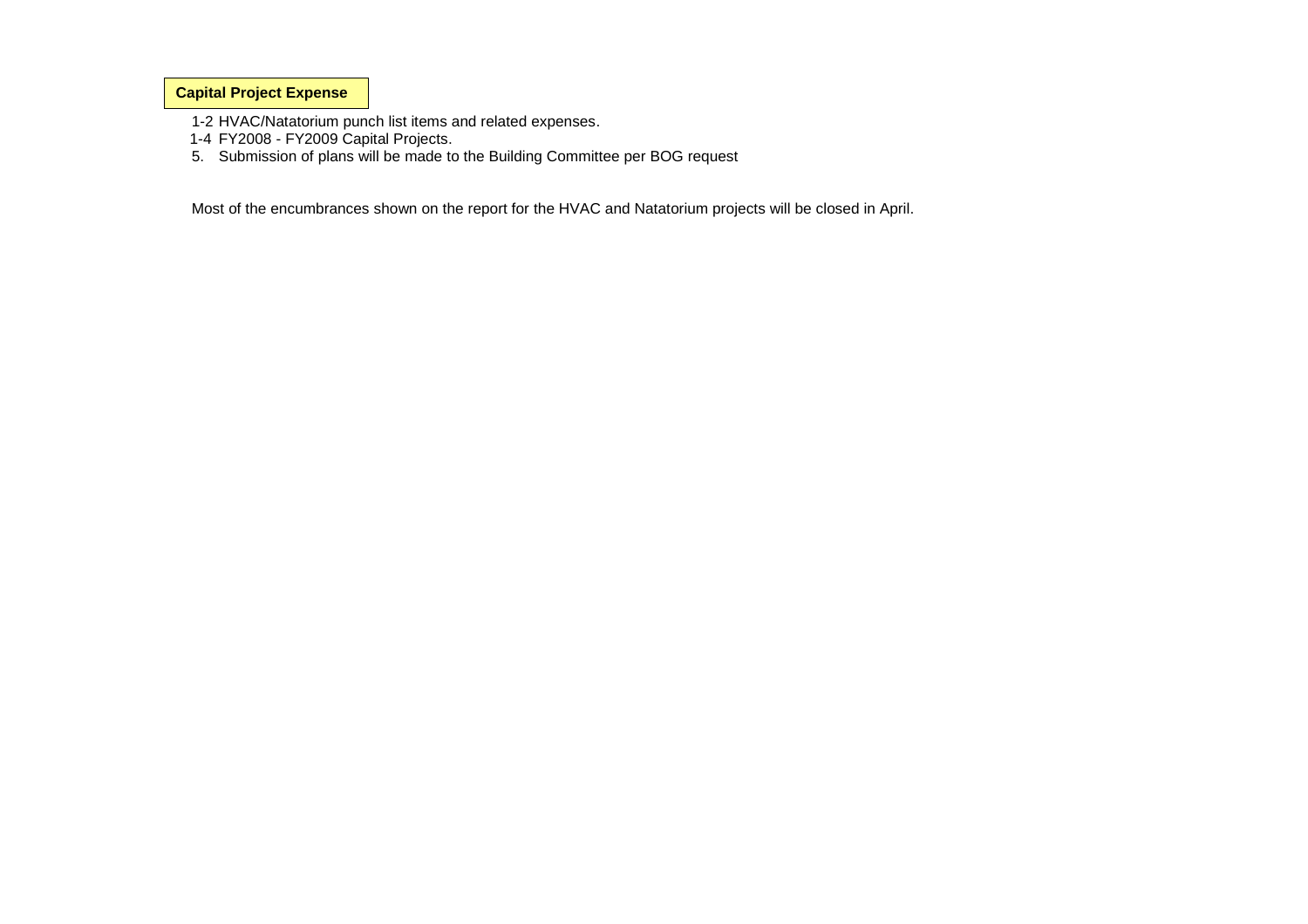**M E M O R A N D U M**

**DATE:** April 6, 2010

**TO:** RCC Board of Governors

**FROM**: Beverly Cosham Chair, Building Committee

**SUBJECT:** April 5, 2010 Building Committee Meeting

The Building Committee met on Monday, April 5, 2010. Present were:

- Carol Ann Bradley, RCC Board Chair Bill Penniman
- 
- **Beverly Cosham**
- Bill Keefe

Absent and excused:

John Gasson

Attending from the RCC staff:

- 
- 
- **Mark Brutsché, Assistant Technical Director Linda Ifert, Technical Director**
- Kevin Danaher, Community Events Director Damian Sinclair, Arts and Events Director

Consultants present were:

- Debbie Robison, SWSG
- **Barry Gawinski, Barbizon Lighting**
- **Greg Lukens, Washington Professional Systems**
- **Brian Grant, Washington Professional Systems**

Visitors present were:

Ed Robichaud, Reston Community Orchestra

The Chair called the meeting to order at 6:10 p.m. Leila stated that the Building Committee discussed a report from SWSG at its March meeting and convened tonight's meeting to allow the user groups, Board members, and staff to ask the consultants questions. One concern was the appearance of the pockets that would hold the curtains on the columns. Mark Brutsché built a facsimile in the Community Room to demonstrate the appearance. The Arts and Events staff had some technical questions which were provided to Debbie to circulate to the team of consultants. Two concerns were the extent to which the sound in the room would be "dried" and the storage and set-up/break-down for the stage.

The consultants introduced themselves. SWSG subcontracts to the other consultants. They are all highly regarded nationally. Greg spoke about trimming the reverberation time in the Community Room

- Leila Gordon, Executive Director Colleen Elliott, Executive Assistant
	- Thomas Ward, Deputy Director **Brian Gannon**, Facility Booking Manager
		-
		-





- 
- **Bill Bouie**  Cathy Vivona
	-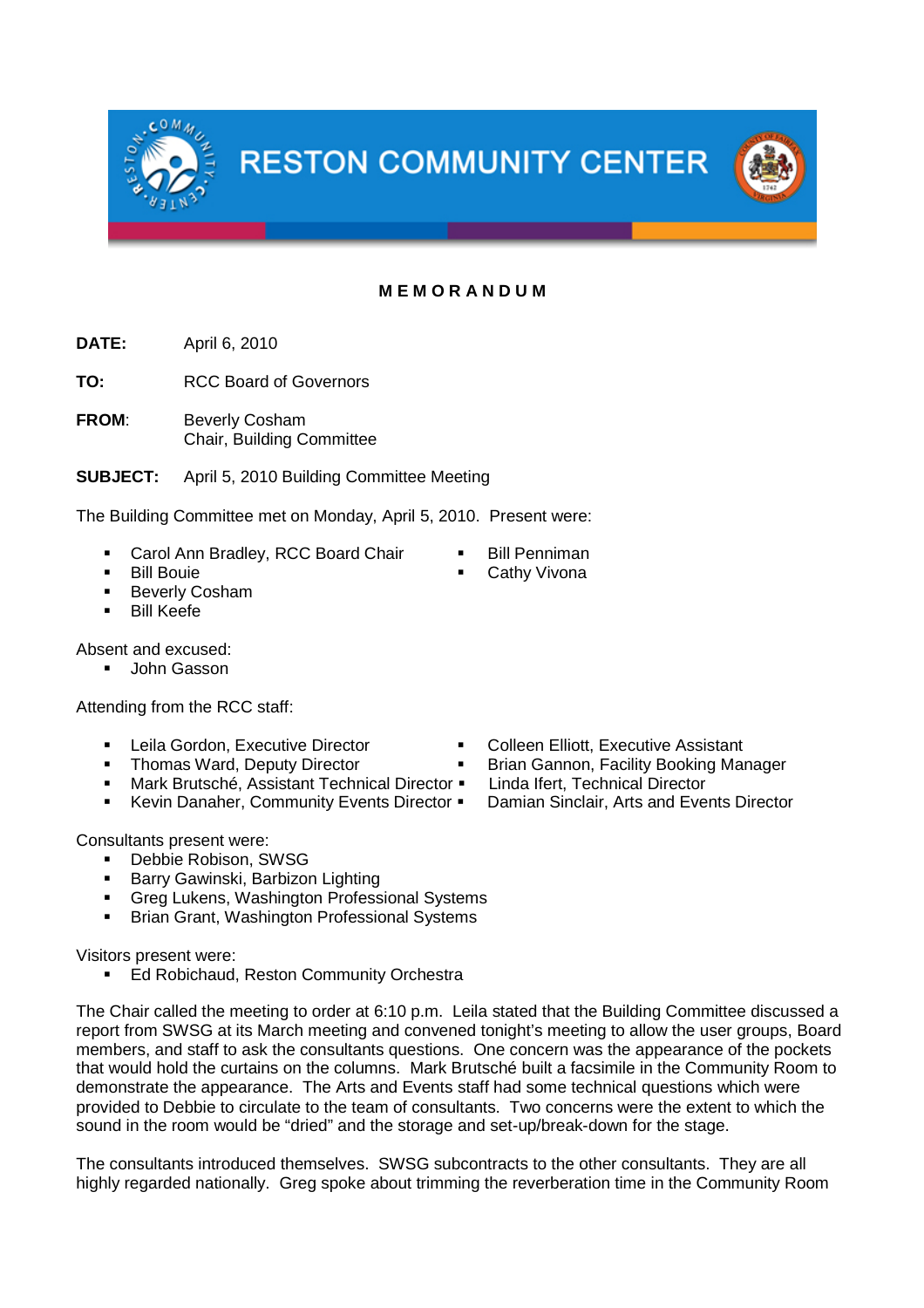so that it is a pleasant balance for all purposes. He is proposing to trim it 25%, which will preserve much of the reverberation while improving the environment for speaking. Acoustical tiles would cover less than 25% of the surface area. The curtains that are proposed would assist with the acoustical adjustment but would serve primarily to subdivide the space visually.

The committee, staff, and consultants went into the Community Room to view the location of the proposed changes. They viewed the facsimile of the curtains pocket. A pocket would be located on each side of each column. Linda showed a sample of the black velour curtain that would replace the white curtain along the patio wall and be used for the other curtains as well. The fabric is thicker and since it is black would provide a better backdrop for people (such as dancers) and light. Leila suggested the columns and trim could be painted black to match the curtains. Beverly asked if the curtains could possibly be a color other than black, such as dark purple, to avoid a "black box" effect.

Leila asked the consultants to discuss the option of fixing the wall along the meeting rooms and adding new curtains along the windows, as well as the tiles, but not having curtains around the entire room. Greg and Brian responded that the main difference with eliminating the other curtains would be the ability to divide the room, and it would not have a major impact on the acoustical fix. Ed Robichaud stated that the music groups like the acoustics of the room as they are. Greg stated that the room will still be "alive" with the tiles but will be better for speaking. Ed stated that the Orchestra also likes the openness of the room. Barry responded that in terms of lighting, the focus is on separation between the audience and the stage. During daylight, it is difficult to do anything but add light to faces. This would be a little more difficult without the extra curtains, but the separation element would not be affected.

Barry gave a detailed presentation of the lighting proposal. There would be a console and other smaller slider button stations to control lighting with pre-set buttons for specific lighting configurations. The console would sit on a cart that could be rolled out and stored in the room right next to the Community Room. It would probably require an additional electrical circuit. Leila stated there is currently a slider button type station, but it is located in the box office, which is too far away to operate effectively.

The clear tubes currently in the chandeliers (which are no longer manufactured) would be replaced by LED lights with color changing capability. Another lighting configuration would be located in one of the corners of the room on the patio side, and one on the middle post on that side of the room with stage pin outlets for theatre lighting and musical stand lights. Also along that wall would be a DMX system with data control for items such as foggers. Linda Ifert stated that more circuits might be needed to accommodate this.

The stage would be primarily against the patio wall. There are still questions about how far the stage would come out. Face light and back light are needed. The Conservatory Ballet requested a wide stage, which requires working around the chandeliers. The corners of the room are also challenging. Barry showed the pipe grid which can be painted to match the ceiling. The design is a square at a 45 degree angle inside the existing square on the ceiling. Some of the pipes will allow lighting into the corner. The pipes would be no more than 6-9" off the ceiling. They would remain up all of the time. Leila stated that the new fixtures will not be noticeable over time. Barry stated there would be 24 fixtures throughout the room. The total distance down from the ceiling would be approximately 18". He showed two types of fixtures that would be used. The Parnell provides wide-focusing soft light that could provide down light for bridge players. Everything on the chandelier will be modified. The half-can flood lights would be eliminated. Cathy asked how the new appearance would differ from the current appearance. Barry stated it would be noticeably different but would look attractive.

One dimming system would be controlled by the console station to change lighting and color. Mark asked about color for down lighting. Barry responded that it would increase the price; by how much would depend on the brand and quality of light selected. They do not all come in custom colors. He also stated that most of the user groups will probably not have the capability to use all the advanced features of the lighting. The control panel can be locked to prevent unauthorized use.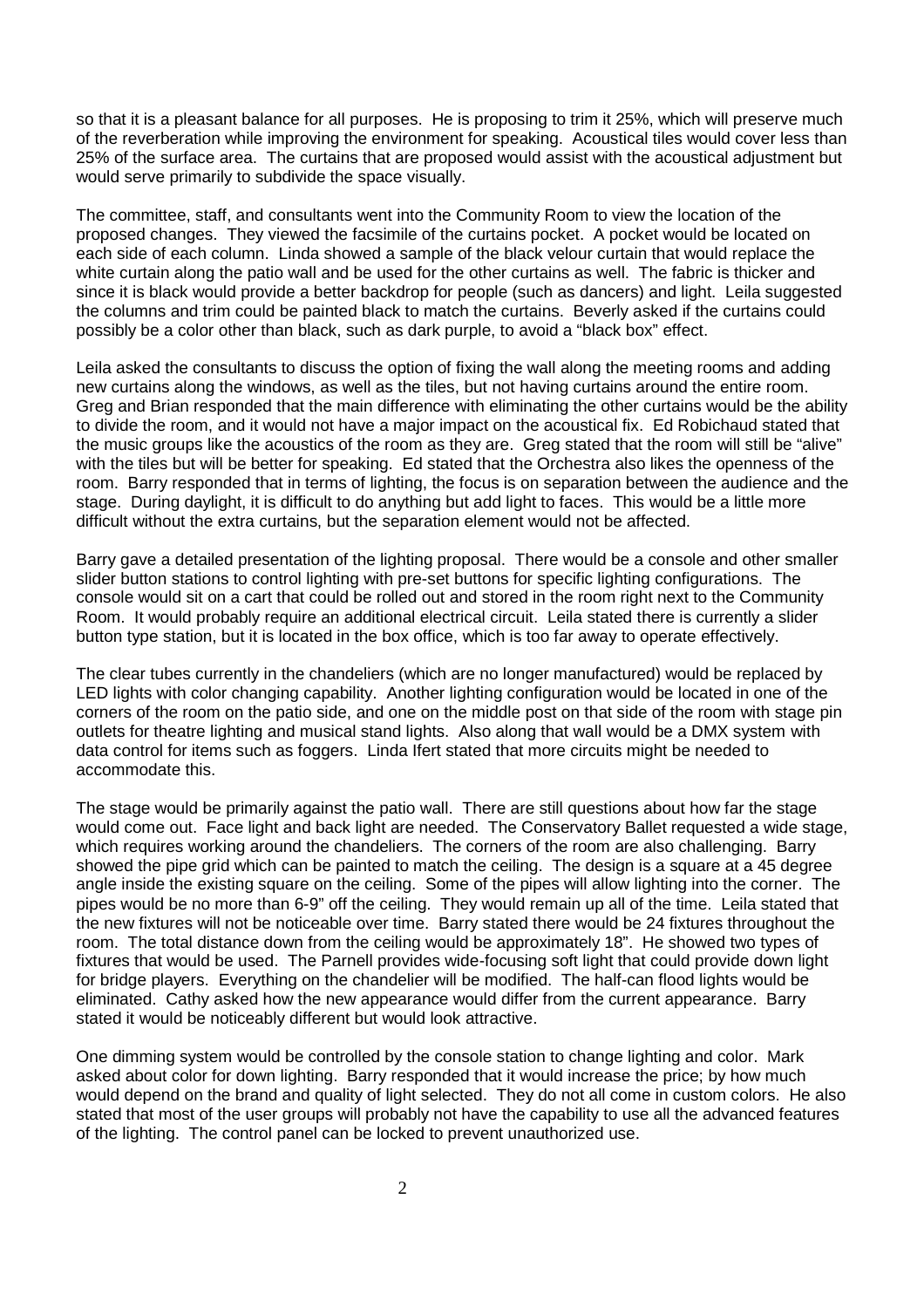Greg gave a detailed presentation of the acoustics proposal. Two-inch thick rigid fiberglass acoustical panels of assorted sizes would be mounted on the ceiling and on the oak panel portion of the upper walls. He suggests matching the color of the tiles closely to the existing oak. The ceiling panels would blend in with the color of the ceiling. (Drawings on A5 and A6.) Twenty-eight panels would cover a total of approximately 1000 square feet.

There would be a permanent sound system consisting of four speakers throughout the room, which could be used for smaller meetings. For larger events, particularly theatrical and music, there would be a bigger system on a rolling cart with a sound mixer. There would also be lavaliere microphones, computer and DVD capabilities.

Debbie mentioned the possibility of improving the mix of the air by adding a duct to come down the center column where the light console would be located. Bill P. suggested looking at the opposite wall for that as if it is on the same wall side as the current return vents the problem might be adequately addressed. Debbie said they would investigate it. The group returned to the meeting room for the consultants to answer more questions.

There was a question about what type of material would replace the carpeted wall. Greg stated it is called sound channel and looks like corduroy.

Debbie stated that the bridge and Chorale groups reported that disruption of the space was an issue. Leila stated there is not unanimity of opinion in the Chorale. Cathy said that as a bridge player, she finds the disruptions to be infrequent.

Leila said that RCC attempts to avoid scheduling two performances simultaneously (one in the theatre, one in the Community Room), but sometimes it can't be avoided. Greg reiterated that the curtains are a flexible solution because they can be opened or closed. Debbie said that the Conservatory Ballet requested a stage of 20' x 48', which would limit audience size to 150 without the ADA ramp, and their usual audience size is 150-200.

Beverly asked a question on behalf of Ed Robichaud of the Reston Orchestra, who had to leave early, about the inclusion of a band shell. Greg stated that a shell would focus the sound and would complement the acoustical tiles. The shell is portable. It rolls and folds, but storage space is still a concern.

Tom asked how much additional space would be required for storage. The new dimmer racks would take up slightly less space than the existing dimmer racks. The audio rack would take about 30" sq. There was a question if the existing power could support the new equipment, and both Debbie and Tom responded that it could.

Kevin stated that the second sound system will require a sound engineer, and we should consider by whom and how often this would be used. Greg stated it provides a level of sound support and quality to do moderate concerts and substantial theatrical support. The consultants estimated it would be used 1-2 times per month. Greg stated that if RCC opted not to have the second sound system, the speaker size for the permanent system should be increased. Greg stated that the position of the permanent speakers will be ideal for a single individual speaking, but if additional people are behind the sound source, it would be uncomfortable. The consultants' goal is to optimize compromises in the solutions. The speakers are the same technology as used in the theatre.

Damian asked about paint touch ups that would be needed for the customized color lights and related pipes. Barry responded that if the lights are handled carefully, touch ups should be minimal. Although the lights will mostly remain in place, they will likely need to be moved sometimes for custom lighting situations.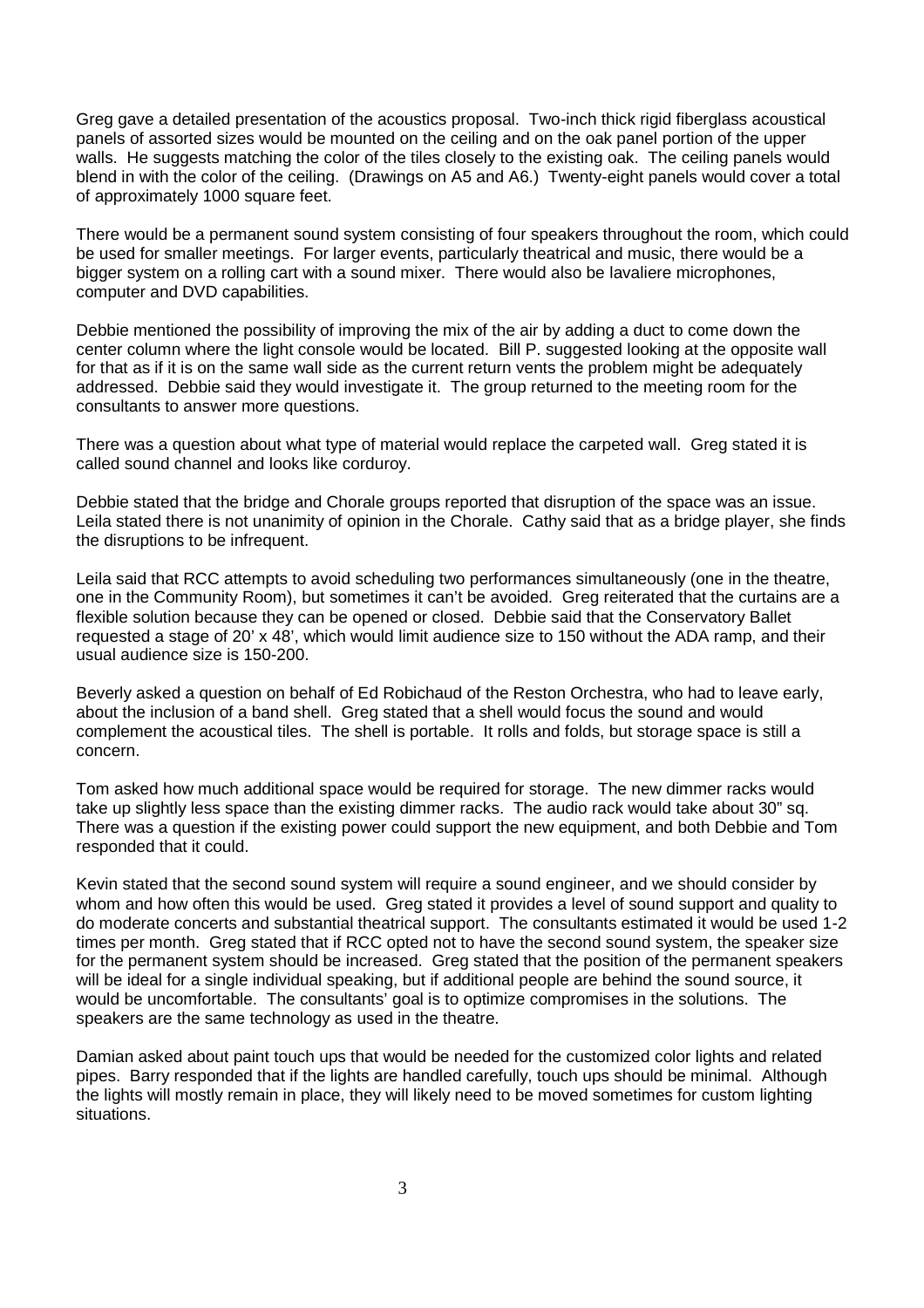Brian asked a question about the Lake Anne proposal. Greg responded that the proposal is for black nylon mesh fabric acoustical tiles that are 2" x 2' x 4' and will be hung on their edge from the ceiling, covering 133 sq. ft. to absorb a lot of sound. Leila asked if it would reduce the sound from the air handler, and Greg said while they can't make the sound quieter than the original, the tiles will reduce the reverberation of the air handler noise.

Greg stated the consultants are pleased to be a part of the project and looking forward to the next steps. The committee thanked the consultants and the staff for their work. The consultants and the Arts and Events staff departed.

Bill P. stated that he was previously concerned about the visual impact of the proposed changes, but he did not object to the elements shown by the consultants. He prefers not to have curtains on the two open sides of the room.

There was a discussion about competition between theatre and Community Room events. Curtains could help control and contain sound and, along with the other elements, allow an increase in arts/culture/speaker rentals. On the other hand, the curtains are expensive and could require a lot of upkeep and repair. There is still a question as to whether rental pricing and policy should favor community rentals vs. private social rentals, which will be presented to the Board in May.

The committee asked Leila to have the staff to do further research about storage space, the roll-in sound system, the band shell, projected usage of the stage and space, and the cost implications of all of these elements prior to meeting with the consultants to come up with a revised proposal, including curtains only along one wall and forgoing for the present having them around the other sides of the room. The committee is in agreement with the proposal for Lake Anne.

The meeting was adjourned at 7:55 p.m.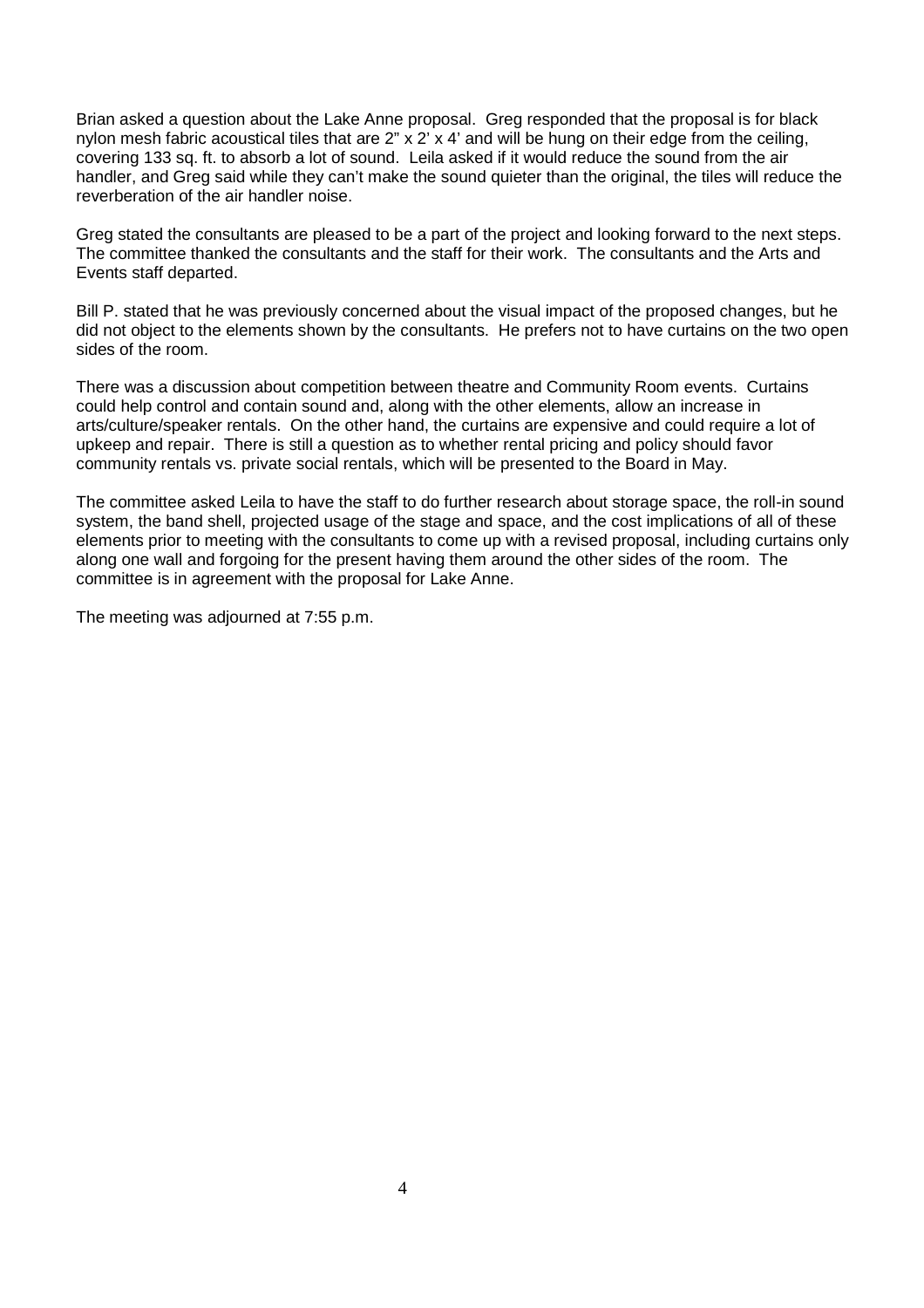**RESTON COMMUNITY CENTER** 

## **M E M O R A N D U M**

**DATE:** April 13, 2010

**TO:** RCC Board of Governors

**FROM**: Colin Mills Chair, Community Relations Committee

**SUBJECT:** April 12, 2010 Community Relations and Program/Policy Committees Meeting

The Community Relations and Program/Policy Committees met jointly on Monday, April 12, 2010. Present were:

- Carol Ann Bradley, RCC Board Chair Colin Mills, Community Relations Chair
- Bill Bouie Bill Penniman
- **Beverly Cosham**  Cathy Vivona
- Absent and excused:
	- John Gasson
	- Bill Keefe
	- **Roger Lowen**

Attending from the RCC staff:

- Leila Gordon, Executive Director **Conservant Conservent** Joe Leary, Aquatics Director
- 
- **Pam Elcesser, Customer Service Manager Damian Sinclair, Arts and Events Director**
- Colleen Elliott, Executive Assistant Renata Wojcicki, Finance Director
- **Brian Gannon, Facility Booking Manager**

Visitors present were:

- Geraldine Daniel
- Lynn Lilienthal, Reston Historic Trust
- **Michelle Moyer, Reston Masters Swim Team**
- **Rick Schneider, Reston Community Players**

The Chair called the meeting to order at 6:35 p.m.

Leila distributed the staff response to the community input from last month. Beverly asked which community service projects would be added to the Thanksgiving Food Drive. Leila responded that they would be similar to the projects at MLK Day.

Damian provided an overview of *Reston: The Opera*. This project by Squonk Opera will consist of a residency of 12 weeks. Numerous elements are incorporated into the show, including a map of Reston colored by students from all of the elementary schools and three local dance pieces. Leila commented that they performed this show at College Park three years ago and have since perfected its design.

- 
- Thomas Ward, Deputy Director **•** BeBe Nguyen, Communications Director
	-
	-

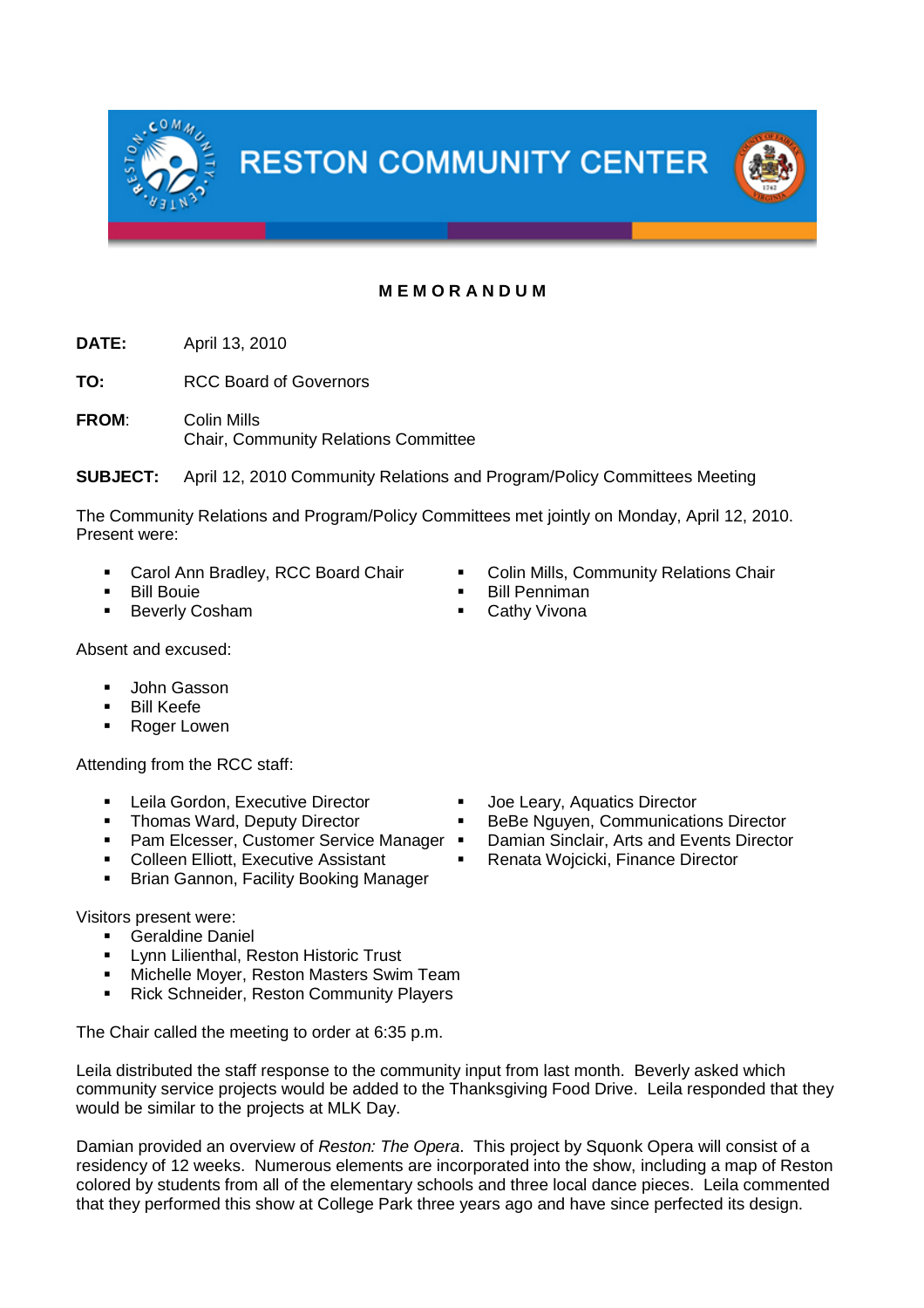Cathy asked if Imago is coming back next season, and Damian responded that unfortunately they were not available.

Regarding Community Partnerships, Colin asked what a "First Friday" type event would entail. Damian responded that after the NoVA Arts Festival, staff will discuss with GRACE coordinating gallery openings and organizing joint publicity. Bill B. suggested including a dine-around component. Cathy asked about RCC's relationship with Southgate. Leila responded that the relationship has expanded and improved. Southgate's Acting Director is very amenable to working together. Citizenship and ESL classes are a good fit for that location and will begin to be held there in the fall. Colin asked about "Breakfast with Frosty" and Leila explained that it will be similar to the Hunters Woods "Santa" event and will provide an opportunity to introduce more families to that type of experience.

Regarding Administrative Items, Cathy asked what registration system the Park Authority uses. Staff responded that the Authority uses a software program called ParkNet. Leila stated that there is no compelling reason for RCC to switch away from our current system, and that doing so would prohibit us from accessing prior years' data and maintaining our extensive household database.

The visitors present introduced themselves. Geraldine Daniel complimented RCC on the look of the new program guide. Leila responded that it is environmentally friendly in addition to being more attractive. Michelle Moyer stated that she is advocating for a new pool (for competitive swimming). Lynn Lilienthal was representing Reston Historic Trust, an official partner of RCC. She stated there is a lot of programming going on at Reston Museum and encouraged everyone to visit the new space at Lake Anne plaza. Rick Schneider was representing Reston Community Players and stated he was attending to stay informed of developments at RCC.

Leila stated that Carol Ann, Bill B. and she are in a Reston 2020 working group on parks, recreation and public facilities. They met on April 8, and the first item on the list of desired amenities was a 50m pool. Performing space was also on the list, along with many other priorities as the community develops with the coming of the Metro Silver Line. RCC, RA, and arts organizations are represented in the group. Their next steps are to each identify their top five priorities and then to compile and review data from RCC and RA on citizens' preferences for parks, recreation and public amenities and locations. They will put together a report as a road map for immediate and longer term development. They have not yet addressed funding but will seek opportunities for public/private partnerships, as it is unlikely any single entity will fund major facilities.

Leila stated that there is a police station scheduled to be built in North Reston that will have certain features, such as imposing security berms and setback requirements, which will present significant architectural challenges. Fairfax County owns a significant amount of property north of Reston Town Center; it is uncertain whether the County will develop it or hire a private developer, if and how the library might be included, and how other aspects of development will proceed. In some form, Reston Town Center will be expanded to Baron Cameron. The working group would like to see it developed logically and efficiently in terms of recreation as well as the library, health care facilities, etc. The Park Authority has a 6-acre parcel in the middle of the property; Fairfax County and INOVA are the other owners.

Leila stated that there were a lot of good ideas being considered by the group, including co-locating with transportation options, urban design principles, and environmentally friendly development. A 50m pool and indoor ball courts have large footprints, which presents challenges. These facilities could be located in the future at the Reston Town Center "public campus" or at Baron Cameron Park. Use of a "blighted" commercial property (such as less well-trafficked Tall Oaks) presents many challenges with respect to purchasing the property and negotiating with a variety of tenants or owners, let alone the added related construction costs. Due to these considerations, the community will need to remain involved in the planning going forward for a recreation facility that might include basketball and similar courts and a large pool.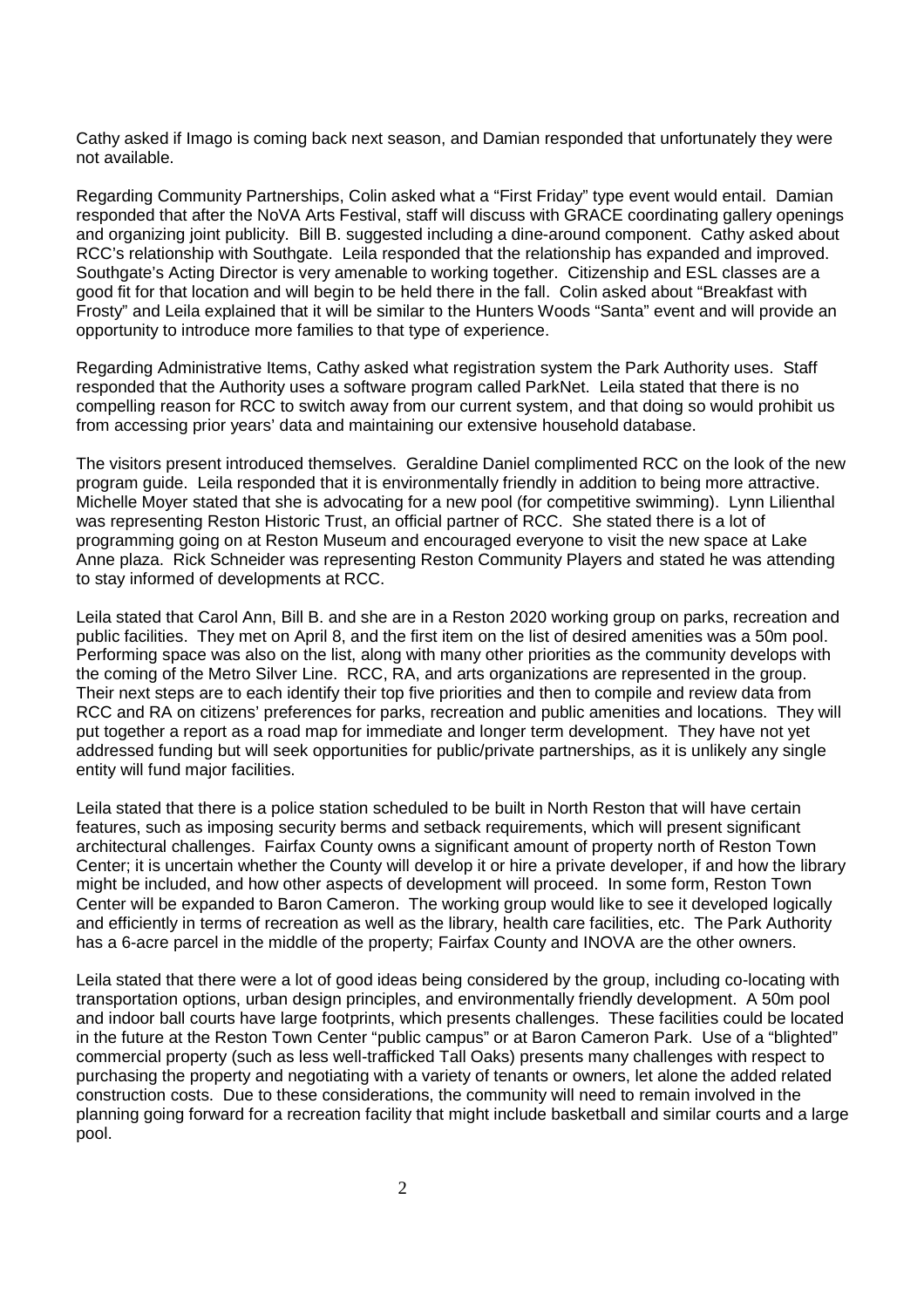Colin thanked the staff and said he looks forward to the coming year. Leila remarked that staff has looked at fall programming with fresh eyes, and there will be innovations and collaborations evident in the upcoming fall season. Changes include increasing artist residencies and emphasis on community service, both for SLHS IB students and the community at large.

The meeting was adjourned at 7:10 p.m.